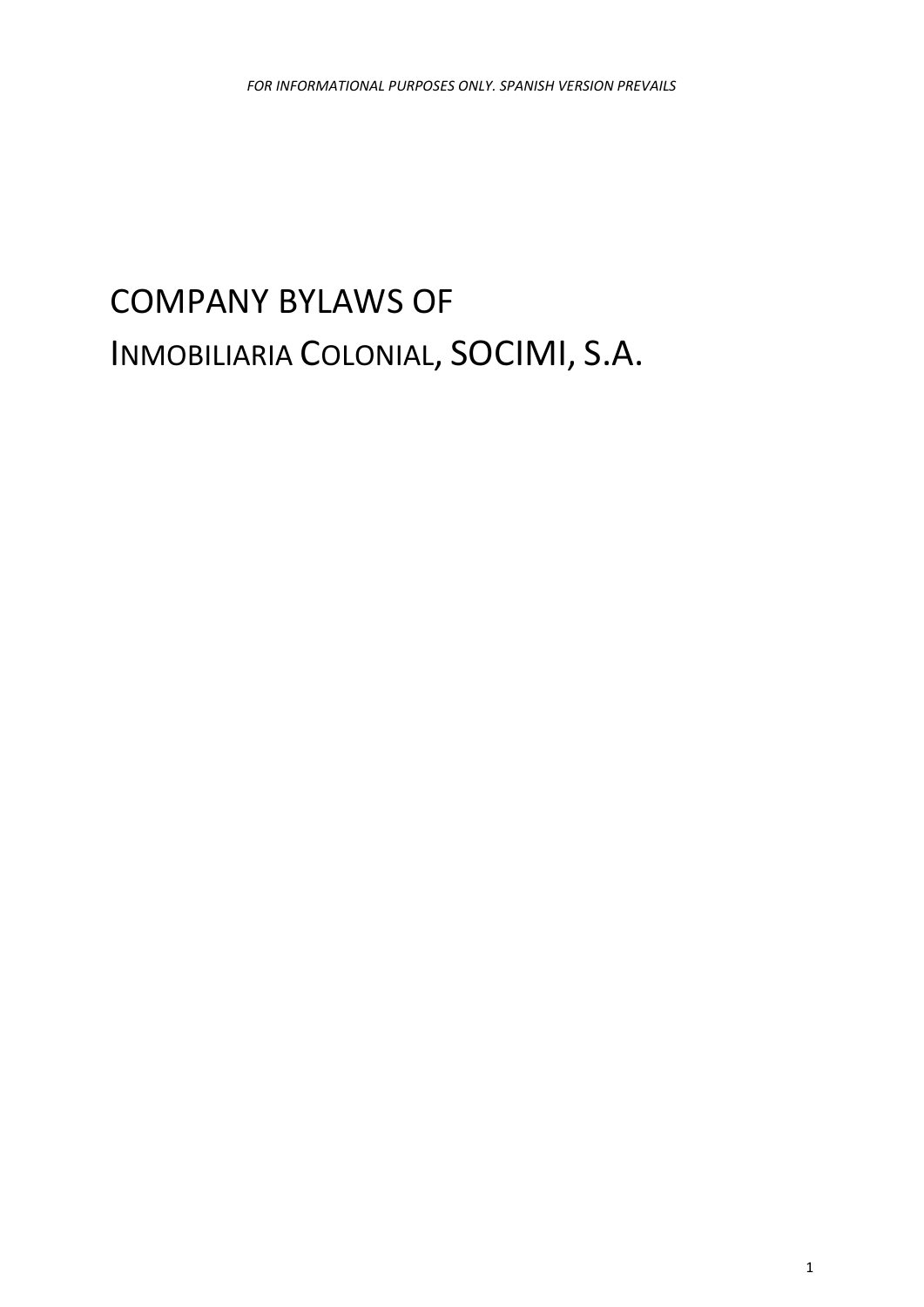| TITLE I. NAME, DOMICILE, CORPORATE PURPOSE AND DURATION OF THE COMPANY  4 |  |
|---------------------------------------------------------------------------|--|
|                                                                           |  |
|                                                                           |  |
|                                                                           |  |
|                                                                           |  |
|                                                                           |  |
|                                                                           |  |
|                                                                           |  |
|                                                                           |  |
|                                                                           |  |
|                                                                           |  |
|                                                                           |  |
|                                                                           |  |
|                                                                           |  |
|                                                                           |  |
|                                                                           |  |
|                                                                           |  |
|                                                                           |  |
|                                                                           |  |
|                                                                           |  |
|                                                                           |  |
|                                                                           |  |
|                                                                           |  |
|                                                                           |  |
|                                                                           |  |
|                                                                           |  |
|                                                                           |  |
|                                                                           |  |
|                                                                           |  |
|                                                                           |  |
|                                                                           |  |
|                                                                           |  |
|                                                                           |  |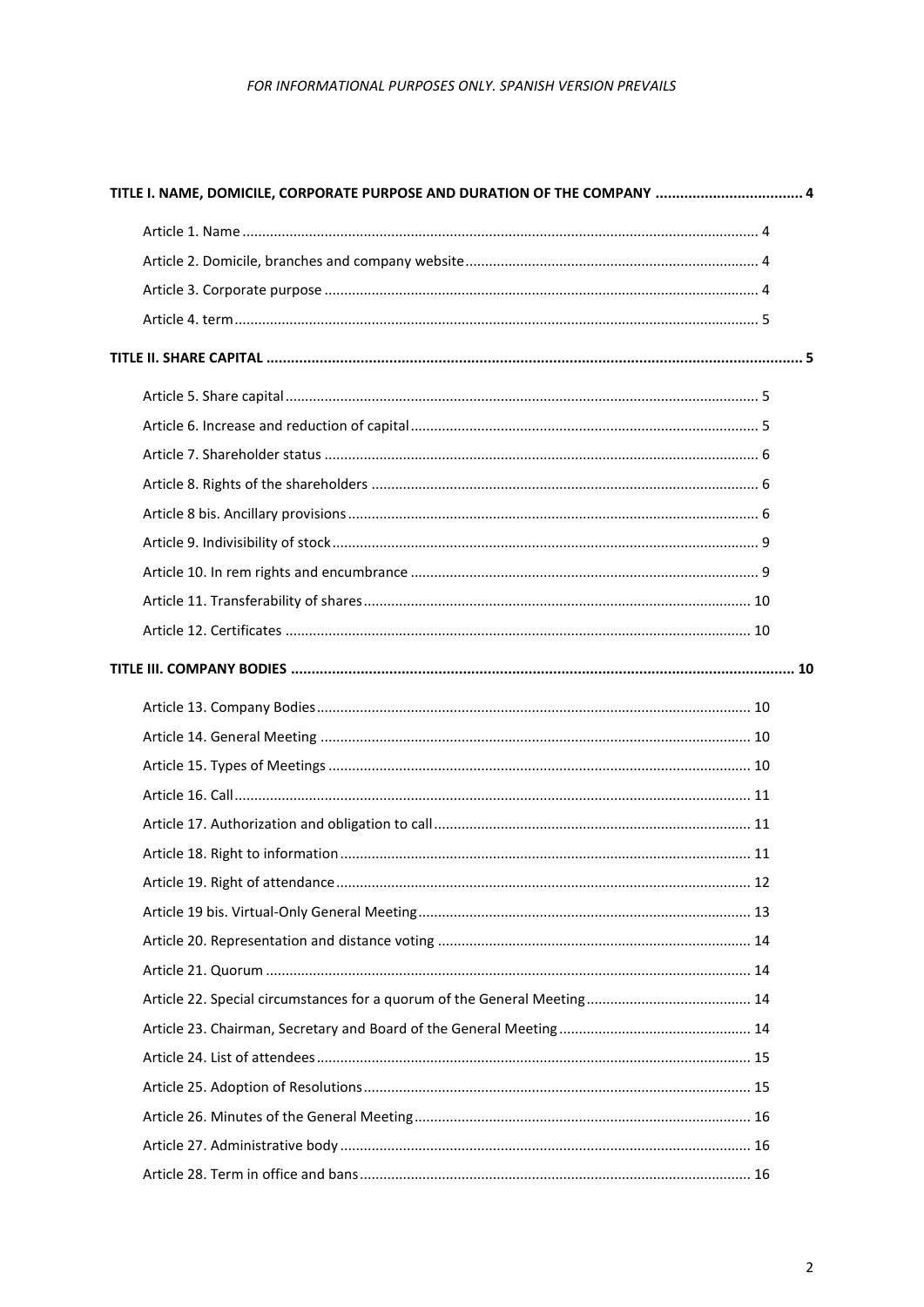# Colonial

| Article 29. Composition, quorum, adoption of resolutions, internal system, and delegation of powers. |  |
|------------------------------------------------------------------------------------------------------|--|
|                                                                                                      |  |
|                                                                                                      |  |
|                                                                                                      |  |
|                                                                                                      |  |
|                                                                                                      |  |
|                                                                                                      |  |
|                                                                                                      |  |
|                                                                                                      |  |
|                                                                                                      |  |
|                                                                                                      |  |
|                                                                                                      |  |
|                                                                                                      |  |
|                                                                                                      |  |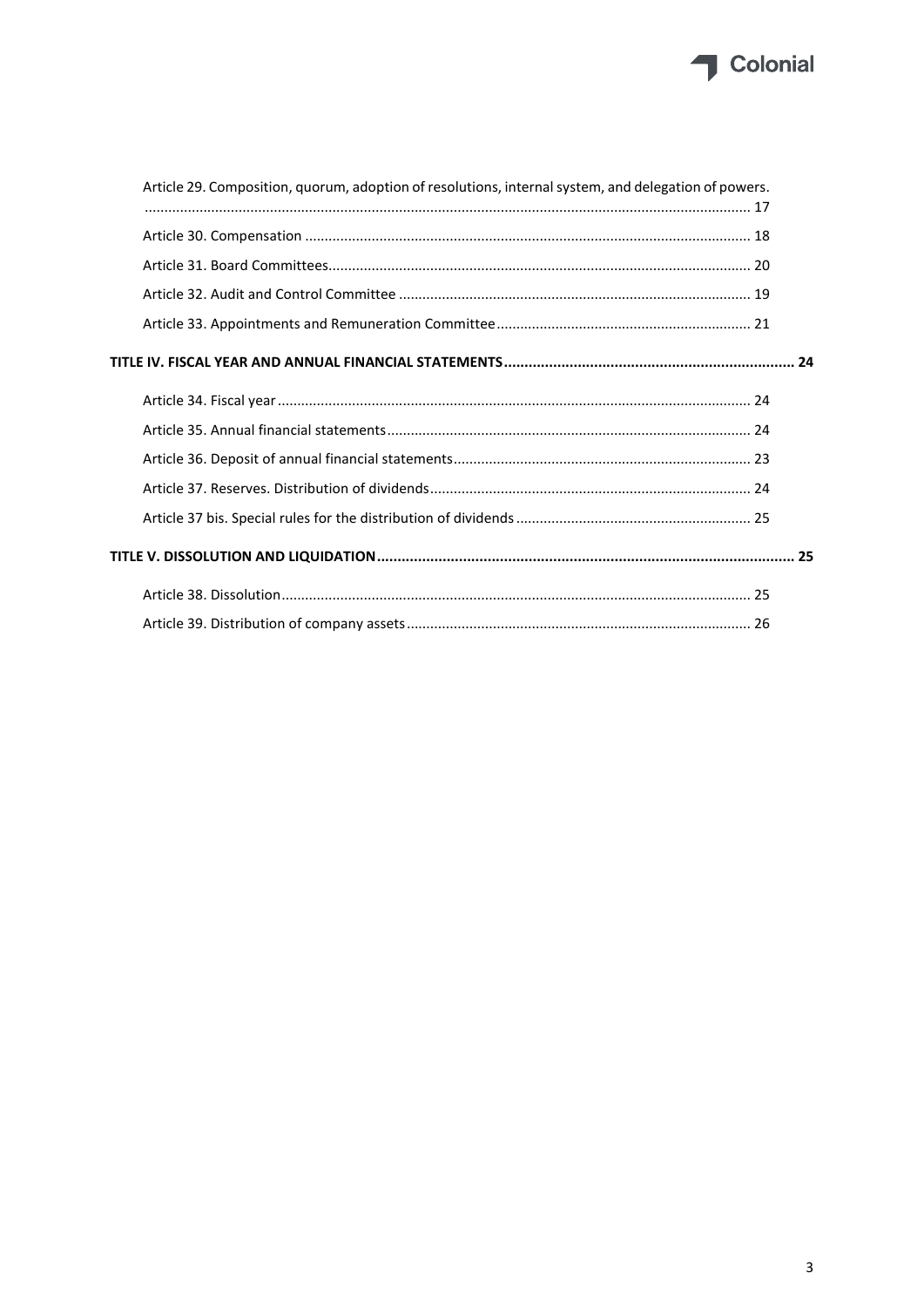

# <span id="page-3-0"></span>**TITLE I. NAME, DOMICILE, CORPORATE PURPOSE AND DURATION OF THE COMPANY**

#### <span id="page-3-1"></span>**Article 1. Name**

The company is called "INMOBILIARIA COLONIAL, SOCIMI, S.A." (the "**Company**" or "**Inmobiliaria Colonial**") and is governed by these Bylaws and, where any provision is made herein, by the provisions of the consolidated Spanish Limited Liability Companies Law approved by Legislative Royal Decree 1/2010 of 2 July (the "**Spanish Limited Liability Companies Law**"), and any other provisions that may be applicable.

#### <span id="page-3-2"></span>**Article 2. Domicile, branches and company website**

The Company is a Spanish company and has its registered office in Madrid, Paseo de la Castellana no. 52.

At the decision of its Administrative Body, the Company may change its registered office within Spanish territory and may establish, eliminate or transfer any delegations, branches, deposits and representations as are deemed opportune or necessary to best achieve the corporate purpose, both in Spain and abroad.

The Company shall decide on an approved company website at the General Meeting which shall be on record at the Commercial Registry. The Board of Directors may agree to modify, move, or take down the company website.

# <span id="page-3-3"></span>**Article 3. Corporate purpose**

The main corporate purpose of the Company is the exercise of the following activities, in Spain or in other countries:

- 1. The acquisition and development of urban real estate property for leasing operations.
- 2. Holding stakes in the share capital of SOCIMIs (Sociedades Anónimas Cotizadas de Inversión en el Mercado Inmobiliario, equivalent to **REITs**, i.e., Real Estate Investment Trusts), or in the share capital of other companies that are not based in Spain with the same corporate purpose as SOCIMIs, which are governed by a system similar to that established for SOCIMIs in terms of mandatory policies or policies laid down by law or by corporate bylaws in connection with the distribution of profits.
- 3. Holding stakes in the capital of other companies, whether based in Spain or abroad, the main corporate purpose of which is the acquisition of urban real estate for leasing operations, which are governed by the same system as that established for SOCIMI in terms of mandatory policies or policies laid down by the laws or corporate bylaws in connection with the distribution of profits, and which meet the investment requisites for these companies.
- 4. Holding shares or stakes in Real Estate Collective Investment Undertakings regulated by Spain's Law 35/2003 of 4 November on Collective Investment Undertakings, or any future regulation which may replace same.

The aforementioned activities include, in any case, the power to sell off or encumber any real estate property or shares owned by the Company.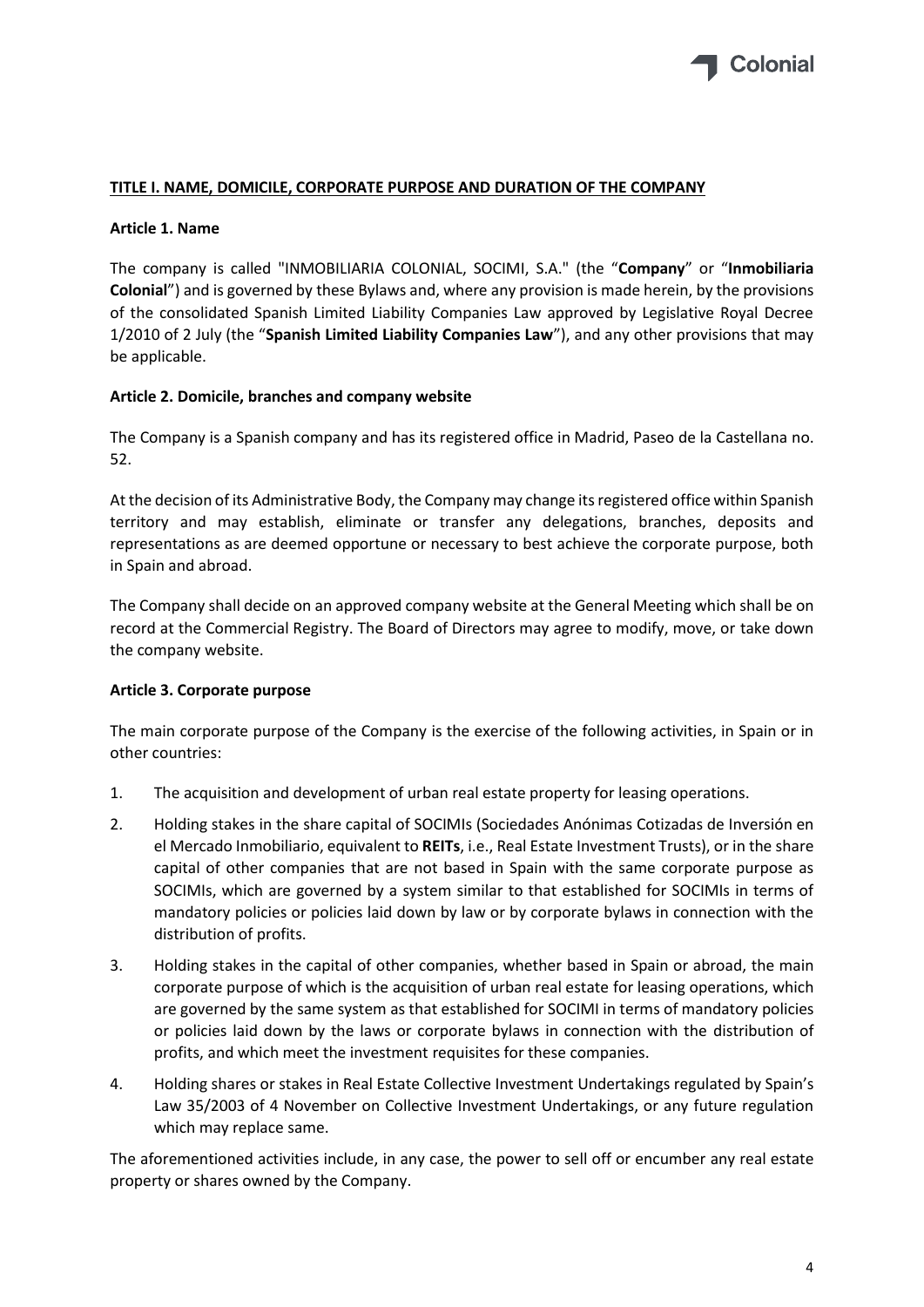

Additionally, along with the economic activity arising from the main corporate purpose, the Company may carry out other ancillary activities, understood as those earning an overall income which accounts for less than 20% of the Company income in whichever tax period or those which may be considered ancillary activities in accordance with the applicable laws at the time, including, in any case, the administration, refurbishment and operation of real estate, and any surveys, reports, appraisals, valuations and expert opinions; and, in general, provision of consultancy services and real estate advisory services, management, implementation and sale of real estate assets and technical assistance by contract for other companies or public or private bodies.

Any activities which are exclusively attributed by Law to specific companies are expressly excluded as corporate activities.

All activities forming part of the corporate purpose shall be carried out in the manner authorised by the current laws, with express exclusion of any exclusive activities that are conferred on natural persons or legal entities other than this Company by the current legislation.

The activities stipulated may also be carried out by the Company totally or partially in an indirect manner, through stakes in other companies with the same or similar corporate purpose.

# <span id="page-4-0"></span>**Article 4. term**

The duration of the Company is established for an indefinite term; notwithstanding the foregoing, the General Meeting may, in accordance with the requirements set out in the Law and in these Bylaws, agree at any time to the dissolution and liquidation and the merger with others or demerger into or from other companies.

<span id="page-4-1"></span>The Company started its activities on the date of execution of the foundation deed.

# **TITLE II. SHARE CAPITAL**

# <span id="page-4-2"></span>**Article 5. Share capital**

Share capital is set at ONE BILLION TWO HUNDRED AND SEVENTY MILLION TWO HUNDRED AND EIGHTY-SIX THOUSAND NINE HUNDRED AND FIFTY-TWO EUROS AND FIFTY CENTS (1,270,286,952.50 euros), divided into 508,114,781 shares, represented by registered book entries with a par value of 2.50 EUROS each, of the same class and series, fully subscribed and paid up.

The accounting records of the shares shall be kept by Sociedad de Gestión de Sistemas de Registro, Compensación y Liquidación de Valores S.A. (lberclear) and its participating entities.

The Company, or a third party appointed by it, shall be entitled to obtain at any time from the central securities depositary the information regarding the identity of its shareholders.

# <span id="page-4-3"></span>**Article 6. Increase and reduction of capital**

The share capital may be increased or reduced by agreement by the General Meeting. The General Meeting itself shall set the means of carrying out the increase or reduction of the terms and dates on which the relevant disbursements or reimbursements are to be made. It shall also establish, where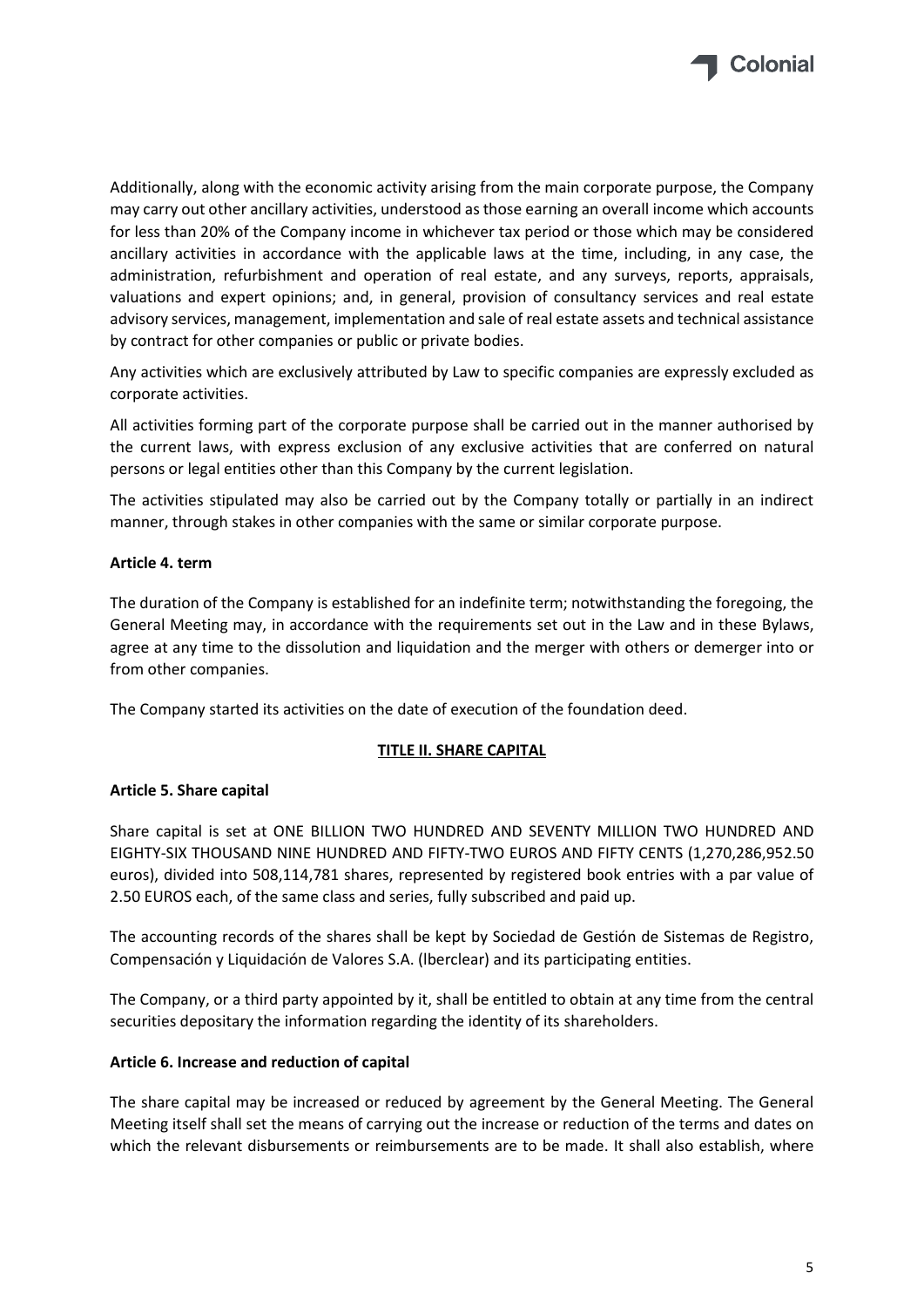

applicable, the rules necessary for the exercise by the shareholders of their preferred subscription right.

The General Meeting, subject to the limitations established by Law, may nonetheless delegate to the Board of Directors (i) the authority to resolve an increase in share capital, on one or more occasions, to an amount determined at the time and in the amount decided, without first consulting the General Meeting; and (ii) the authority to establish the date on which the already-adopted resolution to increase share capital is to be implemented in the agreed amount and to establish the relevant conditions, in all matters not covered by the Board resolution. The delegation may also include the authority to exclude the preferred subscription right, upon the terms established by Law.

# <span id="page-5-0"></span>**Article 7. Shareholder status**

In case of litigation in respect of the ownership of a share, the Company shall recognize as owner whomever is registered as such in the entries of the accounting records, in accordance with the governing law in matter of account entries and stock market, and provided the judicial authority does not determine and notify otherwise.

#### <span id="page-5-1"></span>**Article 8. Rights of the shareholders**

The share grants its legitimate owner the status of shareholder and implies the full and complete observance thereby of the provisions of these Bylaws and the resolutions validly adopted by the governing bodies of the Company, while at the same time authorizes them to exercise the rights inherent in such condition, in accordance with these Bylaws and the Law.

#### <span id="page-5-2"></span>**Article 8 bis. Ancillary provisions**

Company shareholders who are in any of the situations described in this article shall be obliged to comply with the ancillary provisions described below.

The ancillary provisions set out in this article shall not entail any compensation from the Company to the shareholder concerned in each case. Furthermore, without prejudice to the provisions of this article and Article 37 bis of these Bylaws, the transfer of Company shares (including, therefore, this ancillary provision) is expressly authorized for all purposes between the living or as a bequest.

- 1. Disclosure obligations for shareholders holding significant stakes
	- (a) Any shareholder who holds Company shares in a percentage equal to or greater than 5% of the share capital must disclose this fact to the Board of Directors. Alongside this disclosure, such shareholder must provide a certificate issued by a duly authorized person that certifies for the shareholder the effective tax rate to which the dividend distributed by the Company is subject, together with a statement of whether he/she is the beneficial owner of such dividend. This disclosure obligation is laid down for the purpose of informing the Company if, for this shareholder, the dividend distributed by the Company is subject to an effective tax rate lower than 10%.

The percentage of stake and taxation indicated in the preceding paragraph are those stipulated in Article 9.2 of Law 11/2009 of 26 October governing Real Estate Investment Trusts (the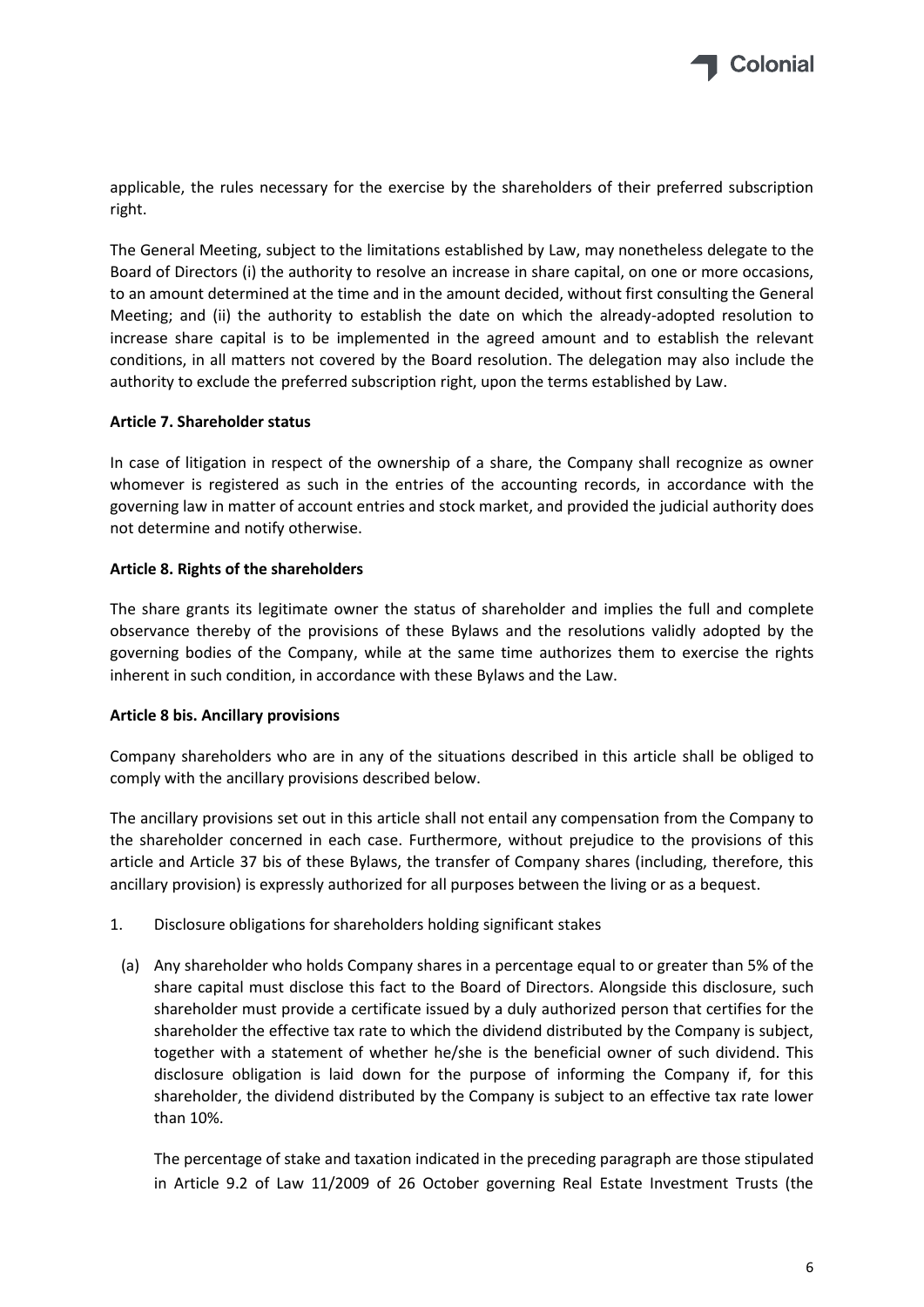

"**SOCIMI Law**") and, consequently, they are understood to have been automatically changed should this rule be amended or replaced by another.

When the holder of the shares indicated in this section is:

- (i) A depository institution that is formally legitimised as a shareholder under the accounting records but acts on behalf of one or more third parties, then the percentage of stake and taxation referred to in this section are those of such third parties and not of the depositary.
- (ii) A foreign entity to which a regime similar to the regime provided in the SOCIMI Law is applicable, then the percentage of stake and taxation provided in this section will relate to each of its shareholders.
- (iii) A look-through entity, then the percentage of stake and taxation provided for in this section shall relate to each of its shareholders or unitholders.
- (b) Also, as a result of Inmobiliaria Colonial's stake in the French company Société Foncière Lyonnaise ("**SFL**"), any shareholder that is not an individual and that directly or indirectly holds shares of Inmobiliaria Colonial in a percentage equal to or greater than 10% of the share capital must report this fact to the Board of Directors of Inmobiliaria Colonial. Alongside this disclosure, such shareholder must provide a certificate issued by a duly authorized person that certifies for the shareholder the effective tax rate to which the dividend distributed by the Company is subject, together with a statement of whether he/she is the beneficial owner of such dividend. This disclosure obligation is laid down for the purposes of informing the Company if, for such shareholder, the effective tax rate forthe dividend distributed by the Company gives rise to SFL's obligation to pay the French tax provided for in French law in 208.c of the French General Tax Code ("**Code Général des Impôts**").

In this regard, under the Code Général des Impôts, SFL must pay a rate of 20% on the dividend distributed to Inmobiliaria Colonial when the tax on this dividend, which is in turn distributed by Inmobiliaria Colonial to any of its shareholders that are not individuals holding at least 10% of its share capital, is paid by these shareholders at a rate less than one third (1/3) of the French corporate tax rate, i.e., 11.15% depending on the prevailing rate.

The percentage of stake and taxation referred to in this section (b) correspond to those provided for in the French General Tax Code and, consequently, shall be understood to have been automatically modified should this rule be modified or replaced by another.

When the holder of the shares is a depository institution that is formally legitimised as a shareholder in the accounting records but acts on behalf of one or more third parties, then the percentage of stake and taxation referred to in this section shall relate to those of such third parties and not of the depository.

- (c) Any shareholder, whenever falling within any of the cases provided in sections (a) and (b) above, must:
	- (i) notify the Board of Directors of any acquisition or transfer of Company shares, irrespective of the number of shares acquired or transferred;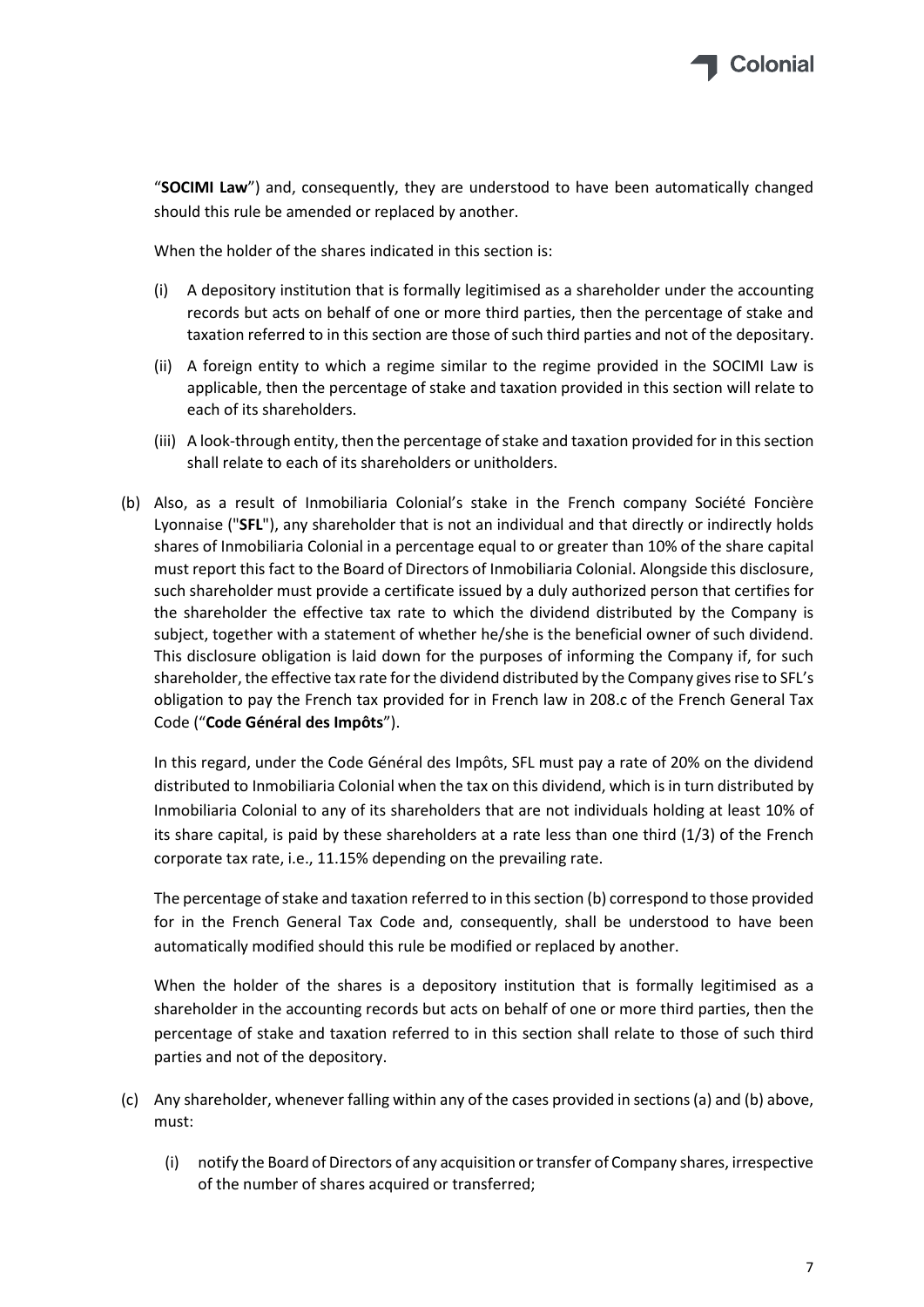

- (ii) provide, within the ten calendar days following the date on which Inmobiliaria Colonial or SFL agree at any time to distribute any dividend or similar amount (e.g. reserves), tax certificates as provided in sections (a) and (b) above. For this purpose, the Company must, by publishing the related regulatory announcement, report to the market any resolution to distribute dividends by Inmobiliaria Colonial or SFL, indicating in all cases the date or dates to which the information contained in such certificates refer, in order to comply with the tax obligations applicable at all times; and
- (iii) provide (or request third parties to provide) the Board of Directors with the information in writing that the Company requires regarding the effective ownership of the shares or interest in them (accompanied, were the Company to so require, by a formal or notarised statement and/or independent evidence), including any information that the Company deems necessary or advisable for the purposes of determining whether these shareholders or third parties are affected by any of the scenarios described in paragraphs (a) and (b) above. The Company may make such a request at any time and may send one or more requests for information on the same shares.
- (d) The provisions of sections (a) to (c) above shall also apply to any persons holding dividend rights, voting rights or financial instruments on Company shares in the percentages stipulated in sections (a) and (b) above.
- (e) If the person subject to the disclosure obligation fails to comply with sections (a) to (c) above, the Board of Directors shall consider that the dividend is exempt of tax for this shareholder or is taxed at a rate lower than those stipulated in paragraphs (a) and (b) above.

Notwithstanding the foregoing, the Board of Directors may request, with a charge to the shareholder failing to comply with the disclosure obligations provided in the preceding paragraphs, a legal report from a prestigious law firm in the country in which the shareholder resides to rule on whether the effective tax rate to which the dividend distributed by the Company is subject for the shareholder. The expenses incurred by the Company in requesting this report shall in all cases be considered as compensation for the purposes stipulated in this article.

- 2. Compensation obligations for shareholders holding significant stakes
- (a) In cases where, as a result of any of the shareholders being affected by the scenarios established in sub paragraph 1 of this article of the Company Bylaws, the following events arise:
	- (i) the Company is obliged to pay the special rate provided for in Article 9.2 of the SOCIMI Law, or any regulation replacing it; or
	- (ii) the distribution of the SFL dividend to Inmobiliaria Colonial is charged at the rate established in the French General Tax Code, or any regulation replacing it,

such shareholders are required to compensate the Company for the loss caused, as provided in the following sections.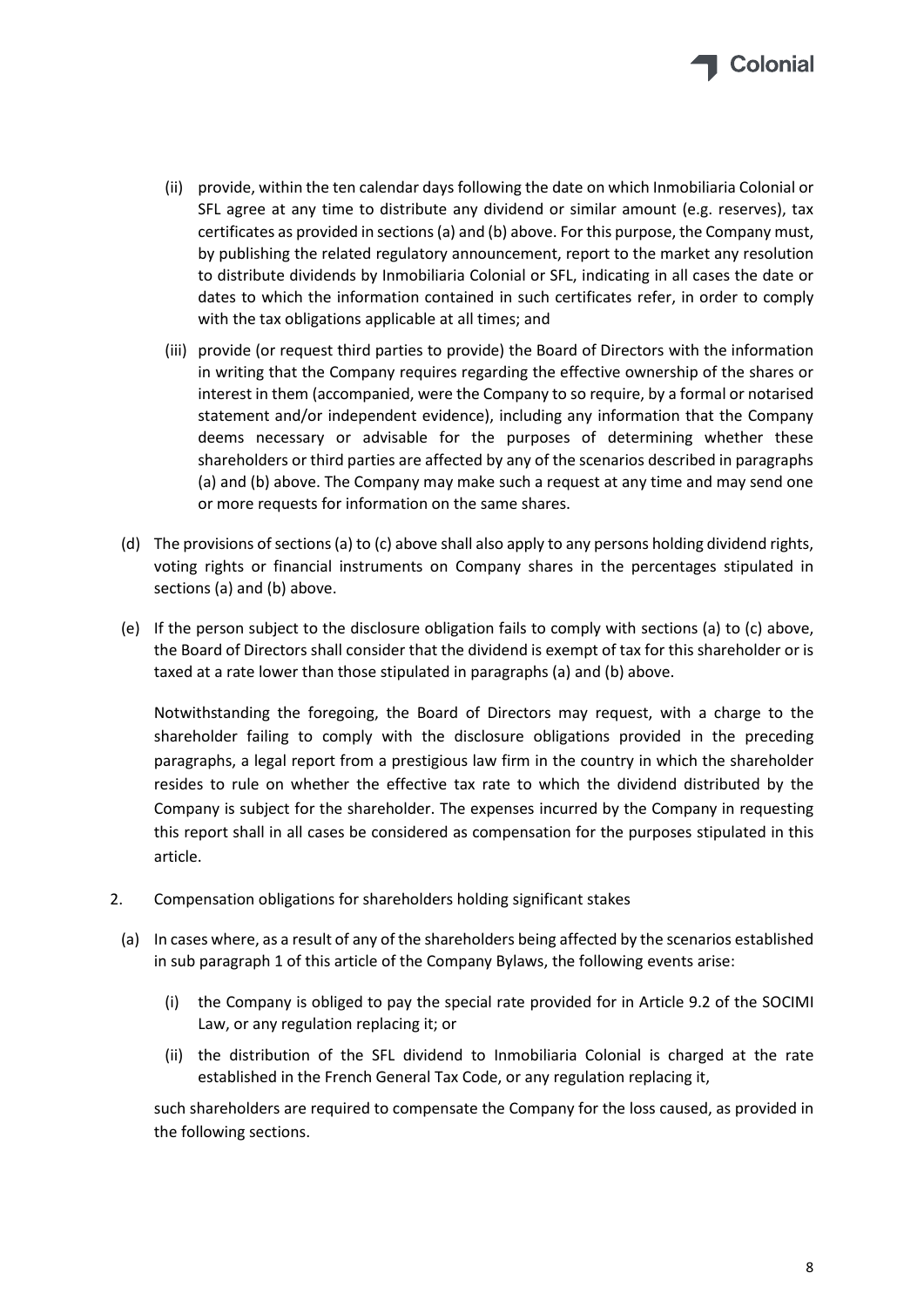

- (b) The amount of compensation for each shareholder having caused the loss is the sum of:
	- (i) any corporate tax expense arising for the Company from payment to this shareholder of the dividend serving as a basis for calculating the special tax provided for in Article 9.2 of the SOCIMI Law, or any regulation replacing it; and
	- (ii) the amount that, as provided for in SFL Bylaws, Inmobiliaria Colonial must pay SFL as a result of the tax accrued for SFL in accordance with the French General Tax Code or any regulation replacing it, due to taxation of the shareholders of Inmobiliaria Colonial. This amount will be divided by the total number of Company shareholders whose taxation required Inmobiliaria Colonial to pay such amount to SFL, albeit on a basis proportional to the stake of each shareholder.

In any case, the Company must be held completely harmless in respect of the losses caused as a result of the effective tax rate to which the dividend distributed to shareholders by the Company is subject. In this regard, compensation shall in all cases include the amount which, once the corporate tax levied on the total amount of compensation has been deducted, offsets the expenses arising from the losses occasioned and the compensation applicable.

The amount of compensation shall be calculated by the Board of Directors, without prejudice to the fact that this calculation may be delegated to one or more directors and to independent third parties. Unless otherwise agreed by the Board of Directors, compensation shall be due the day before payment of the dividend by Inmobiliaria Colonial or SFL.

By way of example, **Appendix I** to these bylaws includes formulas for calculating compensation.

- (c) A person under the compensation obligation is deemed to be a person who, due to their stake and tax features, has occasioned losses to the Company as stipulated in sub paragraph (a) herein. For this purpose, the person occasioning losses shall be obliged to indemnify, and Inmobiliaria Colonial entitled to claim, the full amount corresponding to the compensation calculated in accordance with section (b) of this article, irrespective of whether the shareholder subsequently transferred some or all of his/her shares in the Company.
- (d) The compensation stipulated in the preceding sections shall be offset using any present and future dividends payable to the shareholder in the terms set forth in Article 37 bis of these Company Bylaws, in addition to any other amounts owed by the Company. However, if Inmobiliaria Colonial should see fit, it may call for the compensation stipulated in the preceding sections at any time, by any methods permitted in law.
- (e) The compensation obligation stipulated in this sub paragraph 2 shall also apply to any shareholders who, irrespective of the tax rate applicable for such shareholders on any dividends received from the Company, have failed to meet the disclosure obligations stipulated in sub paragraph 1 above in this article.
- (f) In cases where the payment in full of the compensation may cause a loss to the Company, the Board of Directors may in the same fiscal year compensate or require an amount less than the amount calculated in accordance with section (b) of this article.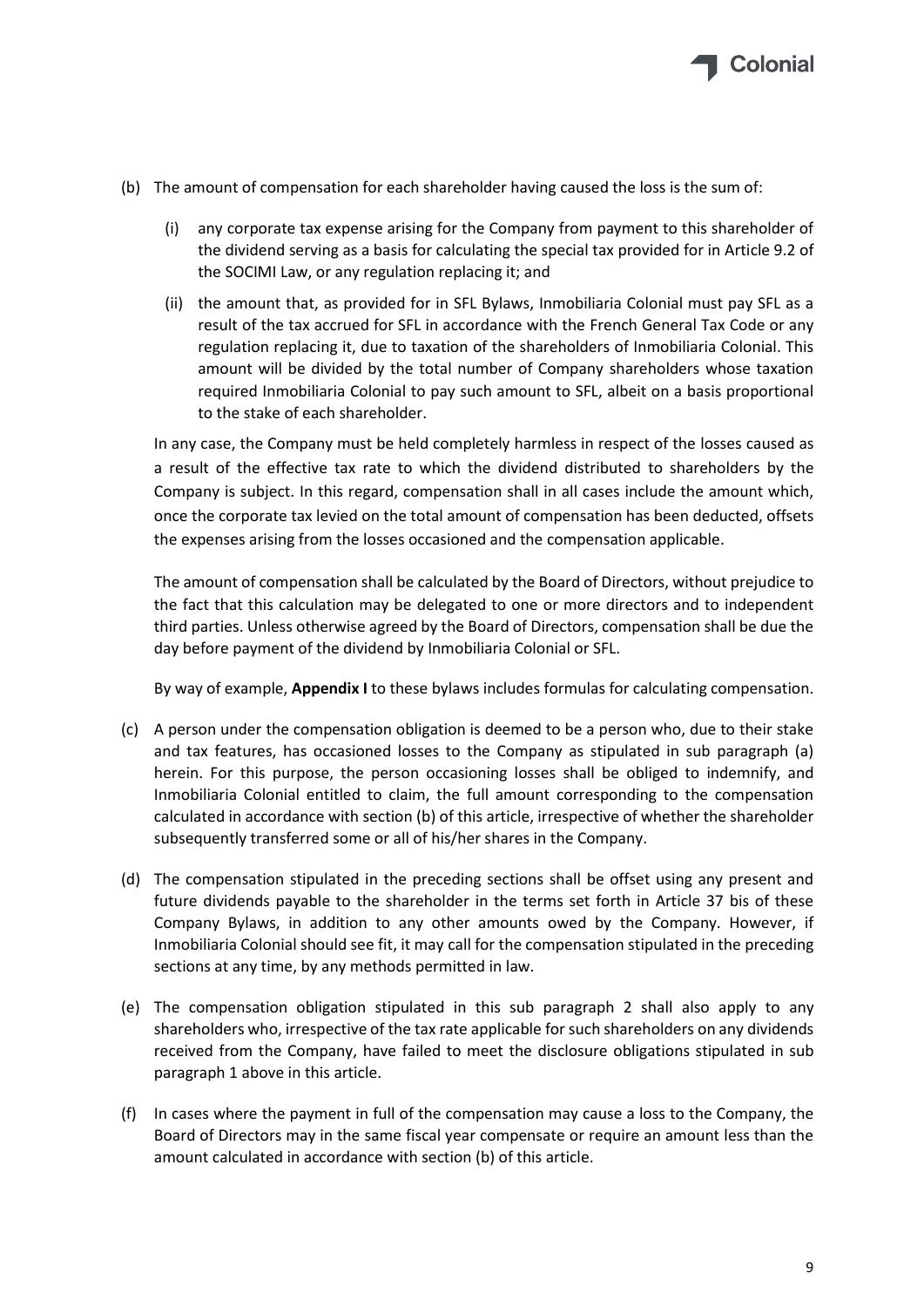

# <span id="page-9-0"></span>**Article 9. Indivisibility of stock**

Stock is indivisible. In case of joint ownership, the accounting record shall state the name of all coowners, which shall be jointly responsible to the Company for any obligations derived from their shareholder capacity, and must designate a single person to exercise, on their name, the rights inherent in their shareholder capacity. The same rule shall apply to the other cases of joint ownership of rights to shares.

#### <span id="page-9-1"></span>**Article 10. In rem rights and encumbrance**

The establishment of in rem rights or other sorts of encumbrance on the shares must be registered in the relevant account. The creation of the encumbrance shall be enforceable upon third parties as of the respective registry thereof.

#### <span id="page-9-2"></span>**Article 11. Transferability of shares**

The transfer of shares shall take place by accounting transfer and shall be enforceable upon third parties as of the respective registration.

The third party acquiring the shares for valuable consideration from a person that, according to the accounting record entries, is legitimately entitled to transmit them, shall not be subject to claims, unless at the time of their acquisition they have acted in bad faith or with gross negligence.

# <span id="page-9-3"></span>**Article 12. Certificates**

When deemed necessary, the legal status to transfer and exercise the rights of the shareholder may be credited by presenting certificates showing the identity of the owner and, where applicable, the true rights or encumbrance, the identification of the issuer and of the issue, the class, the par value and number of shares they include, the respective registry or numerical reference or references and their date of issue. The purpose of the certificate and its effective term shall also be shown.

The certificates shall solely be issued at the request of the owner of the shares and in accordance with the entries of the accounting registry by Sociedad de Gestión de Sistemas de Registro, Compensación y Liquidación de Valores S.A. (lberclear) or its participating entities.

# **TITLE III. COMPANY BODIES**

# <span id="page-9-5"></span><span id="page-9-4"></span>**Article 13. Company Bodies**

The bodies governing the Company are the General Meeting of Shareholders and the Board of Directors.

# **A) GENERAL MEETING OF SHAREHOLDERS**

#### <span id="page-9-6"></span>**Article 14. General Meeting**

The shareholders, assembled in a duly-convened General Meeting, shall decide, on simple majority as provided by Article 25 hereof, the matters that are within the jurisdiction of the Meeting. All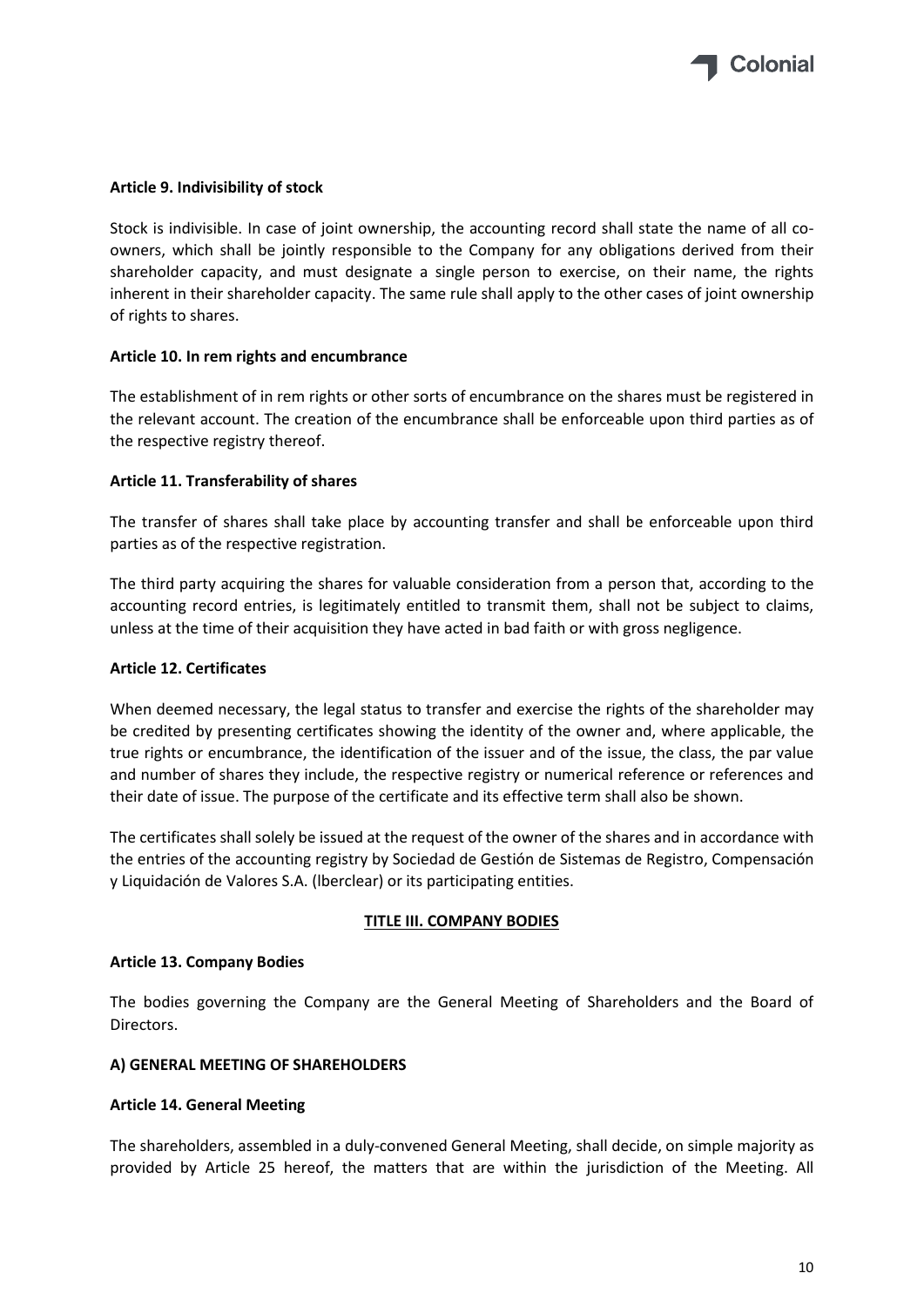shareholders, including dissidents and those not attending the meeting, shall be subject to the resolutions reached by the General Meeting. This shall not apply to the rights of separation and challenged established by Law.

General Meetings shall be held at such Spanish locale as agreed by the administrative body in attention to each call.

# <span id="page-10-0"></span>**Article 15. Types of Meetings**

General Meetings may be annual or extraordinary, and must be called by the administrators. An annual general meeting is to be held within the first six months of each year to, where applicable, vote on company performance, the accounts for the previous year and resolve upon the applying of the results. An extraordinary general meeting is any other not deemed an annual general meeting.

# <span id="page-10-1"></span>**Article 16. Call**

All General Meetings must be called by a notice published in the Official Spanish Gazette of the Commercial Registry or in one of the major newspapers in Spain, on the company website and on the website of the Spanish Securities Market Commission, and any other means as is required under applicable regulations, at least one month prior to the date set for it to be held.

Notwithstanding the above, Extraordinary General Meetings can be called within a minimum of fifteen days in advance. This shorter period for notice shall require an express resolution adopted by the Ordinary General Meeting with an approving vote of minimum two thirds of subscribed capital with voting rights, and the notice shall not exceed the date of the following Ordinary General Meeting.

The notice shall state the name of the Company, the date and time of the meeting at first call, the office of the person or persons making the call and the agenda, which shall include the issues to be addressed, and any other mentions and information legally required for listed companies. The notice may also indicate the date of the second call, where applicable, at least twenty-four hours after the first. In any case, mention shall be made to the right of any shareholder to obtain from the Company, immediately and free of charge, any documents to be submitted for approval and, where applicable, the performance report and auditors report.

Shareholders representing minimum three per cent of the share capital can request the publication of a complement to the notice of an Ordinary General Meeting of Shareholders, including one or more points in the agenda, if and when the new points have a justification attached or, if applicable, a justified motion. The exercise of this right, which may by no means be exercised in respect of the call to an Extraordinary General Meeting must be made by reliable notice, to be received at the company registered office, within five days of the publication of the call. The complement to the notice shall be published a minimum fifteen days in advance of the date scheduled for the General Meeting.

Furthermore, shareholders representing at least three percent of the share capital may, within five days of the publication of the call, present reasoned agreement proposals on matters already included, or to be included in the Agenda of the General Meeting called, whether Annual or Extraordinary. As they are received the Company shall assure that said proposals and documentation is broadcast among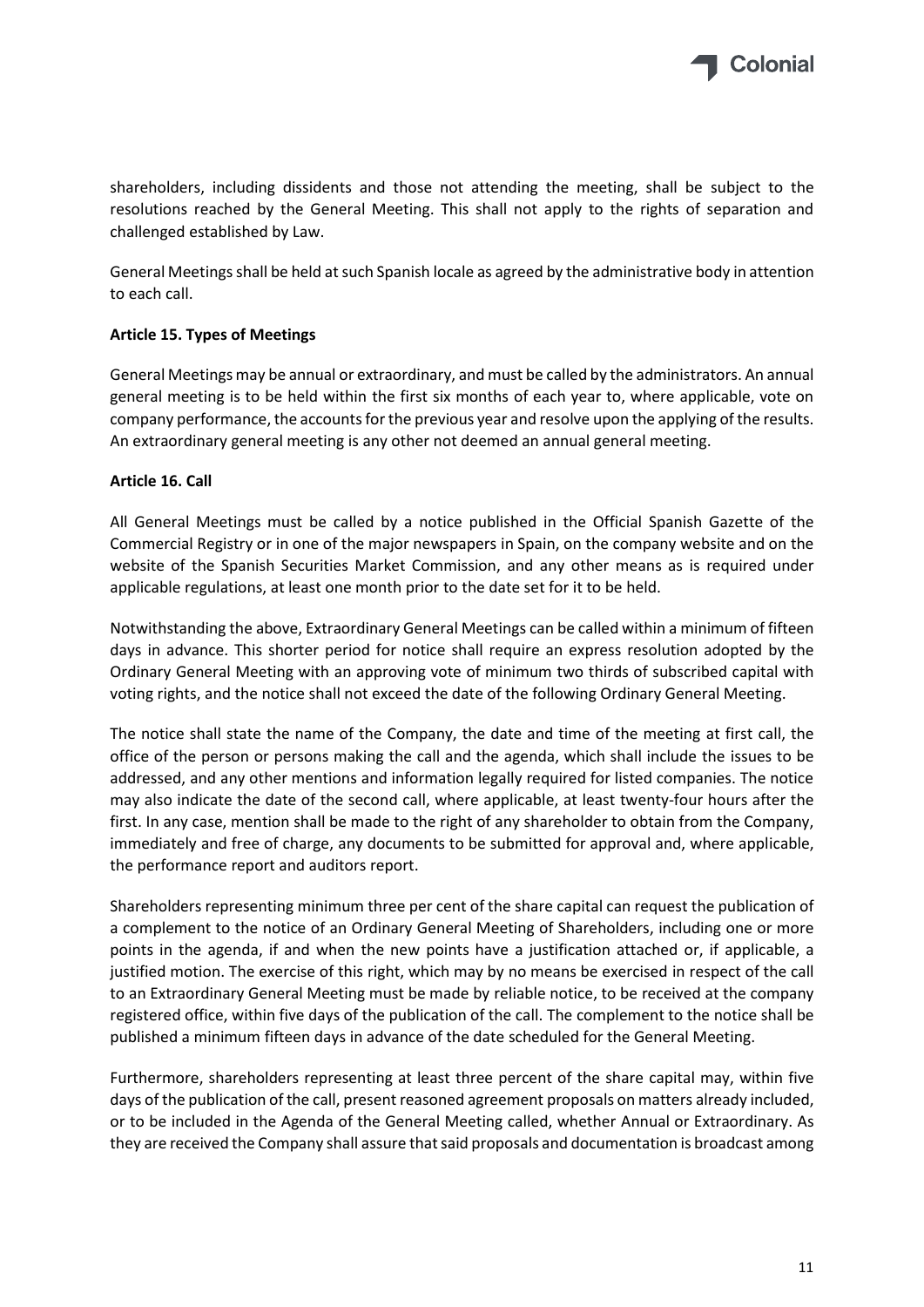

the remaining shareholders, as attached, publishing them without interruption on the company web page during the period determined by current standards.

# <span id="page-11-0"></span>**Article 17. Authorization and obligation to call**

The administrators shall call the General Meeting whenever it is deemed necessary or convenient to the interests of the Company and when so required by Law. A Meeting must also be called when requested by shareholders representing three percent of the share capital, stating in their application the matters to be addressed thereat. In this case the General Meeting shall call the meeting to be held in accordance with the period and requirements established for said purpose by current legislation. The Administrators shall prepare the agenda including, necessarily, the matters subject to the request.

# <span id="page-11-1"></span>**Article 18. Right to information**

The shareholders may request of the administrators, as provided by the Regulations of the General Meeting of Shareholders of the Company, up to the fifth day preceding that established for holding the Meeting, the information or clarifications deemed necessary regarding the items on the agenda, or presenting any questions they deem relevant in writing. The shareholders can likewise make a written request within the same period, asking that the directors provide the clarifications that they deem appropriate on information available to the public that may have been facilitated by the Company to the Spanish Securities Market Commission since the date of the last General Meeting, and regarding the auditor's report. The directors shall provide the information in writing until date set for the General Meeting.

Requests for information or clarifications, in relation to the matters indicated in the preceding paragraph, presented by the shareholders verbally to the Chairman during the holding of the General Meeting, or in writing as of the fifth day prior to that set for holding the General Meeting, shall also be provided verbally and during the holding of the General Meeting by any of the administrators in attendance, following instructions from the Chairman. Should it not be possible to satisfy the right of the shareholder at that time, the information that has not be submitted shall be furnished in writing within the seven days following that on which the General Meeting has ended.

The administrators are required to provide the information referenced in the preceding paragraphs, except in the cases where such information is not necessary for the protection of the rights of the shareholder, or there are objective reasons to consider that it could be used for purposes outside of the company, or its disclosure could be damaging to the Company or the related companies. Violation of the right to information during the course of the General Meeting shall not be a cause for challenging the General Meeting.

Nevertheless, the information request cannot be refused when the request is supported by shareholders representing at least twenty-five per cent of the share capital. The shareholder shall be responsible for any harm and damages that may be caused by the abusive or harmful use of the information requested.

From the publication of the notice of the call and until the holding of the General Meeting, the Company must publish, uninterruptedly on its company website, all the information legally required and such other as the Board of Directors deems convenient.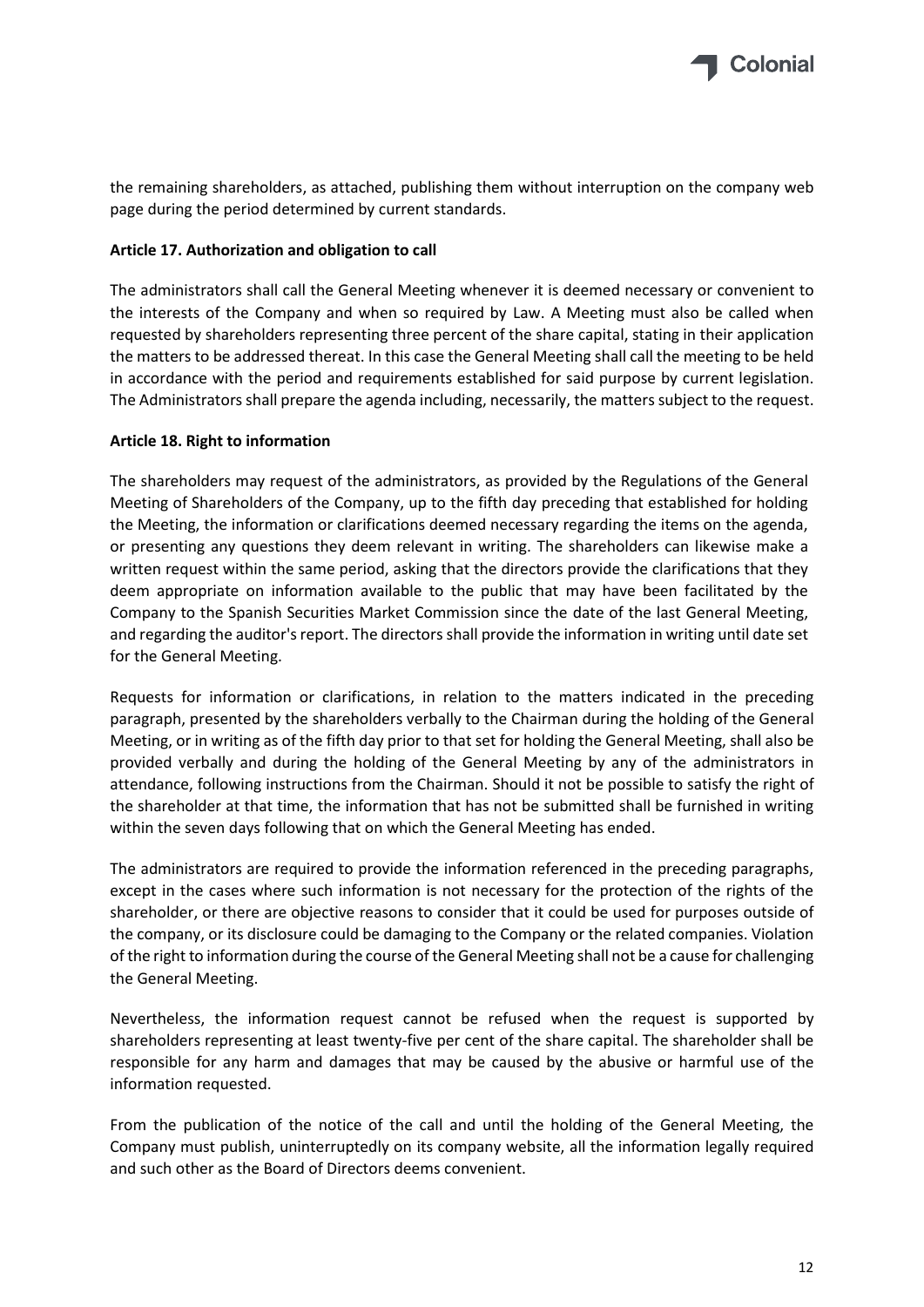

On the company website, the exercise of the right to information by the shareholders may be serviced, and the documents and information required under the Law, these Bylaws and the other internal regulations of the Company shall be published, along with any information deemed convenient to be made available to the shareholders and investors by these means.

Valid requests for information, clarification or questions made in writing and the response made to same by the directors, in writing, shall be included on the company web page. However when the information requested is clear and expressly and directly available to all shareholders on the web page of the Company in a question-response form, before the specific question has been made, then the directors can limit their response to sending the information that was facilitated in that form.

# <span id="page-12-0"></span>**Article 19. Right of attendance**

Shareholders may attend and vote at General Meetings, directly or duly represented, when themselves or as a group they hold at least five hundred shares, which must be registered in the registry of account entries five days prior to the date for which the General Meeting is scheduled and this is credited by the presentation, at the company's registered office or at the entities indicated in the call, of the respective certificate of legitimate status or the attendance card issued by the Company or entities responsible for keeping the registry of account entries, or by any other means permitted by current legislation.

The Company's Board of Directors may enable, for each General Meeting, remote attendance by the shareholders and proxies by electronic means concurrently. In such event, the Board of Directors will establish the terms, forms and means set for shareholders and proxies to exercise their rights, in accordance with the laws, these Company Bylaws and the Regulations of the General Meeting. All this will be included in the notice of the meeting.

The members of the Board of Directors must attend the General Meetings. Their attendance shall nonetheless not be required to constitute a quorum of the General Meeting.

The General Meetings may also be attended by the executives, technicians and other persons that, in the opinion of the Board of Directors, are interested in the proper performance of company matters and whose participation at the General Meeting, when necessary, could be useful to the Company. The Chairman of the General Meeting can authorize the attendance of any person that he deems appropriate, although the Meeting can revoke that authorization.

# **Article 19 bis. Virtual-only General Meeting**

The General Meeting may be called to be held solely virtually and, therefore, without the physical attendance of the shareholders and their representatives, when the Board of Directors so agrees.

Any virtual-only General Meeting will be called, held and carried out in accordance with all the necessary guarantees and legal and statutory requirements, and in line with the Regulations of the General Meeting.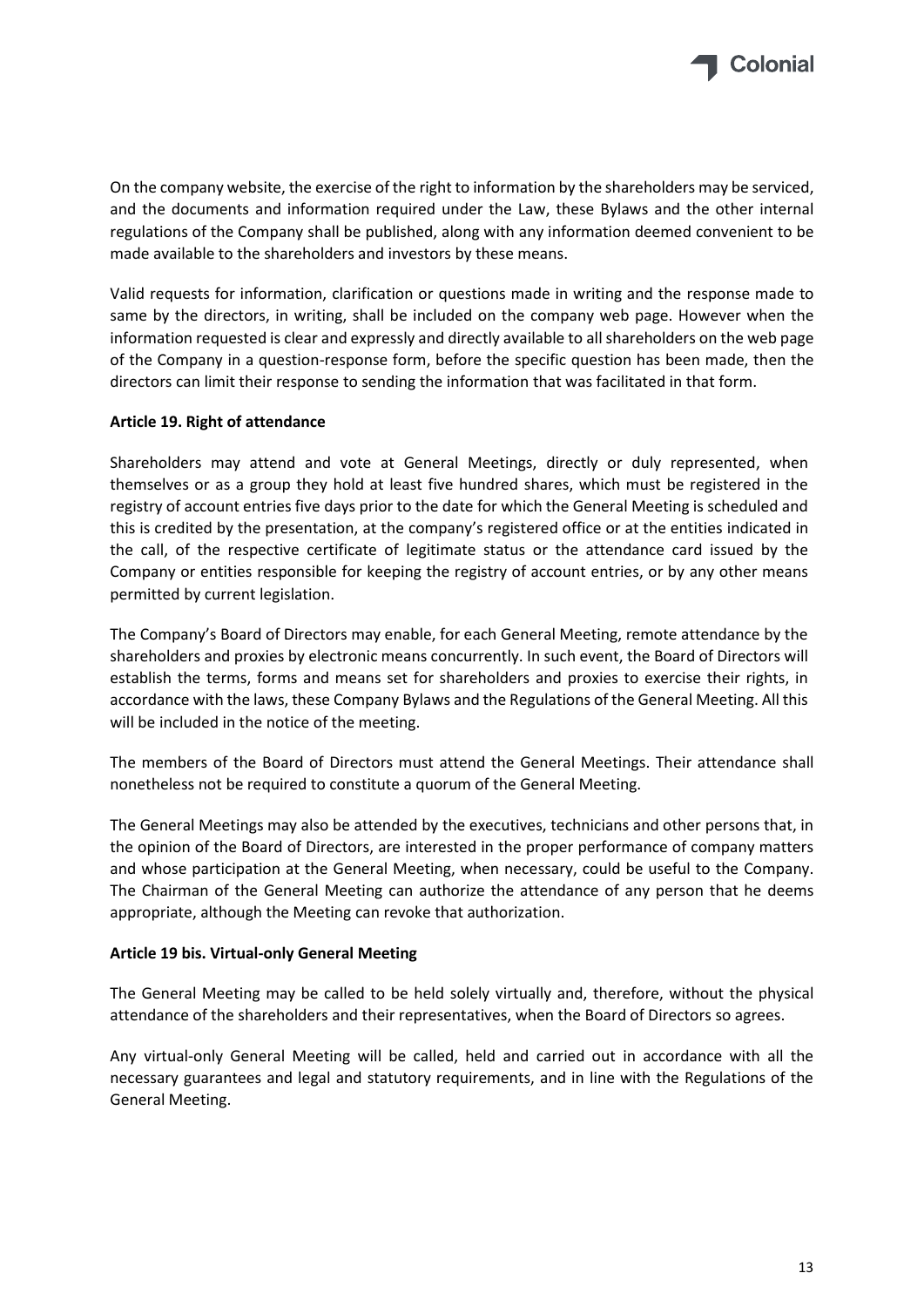

# <span id="page-13-0"></span>**Article 20. Representation and distance voting**

All shareholders with a right to attend can be represented in the General Meeting by any person. Such representation must be granted in writing and specifically for each General Meeting, upon the terms and with the scope established in the Spanish Limited Liability Companies Law (LSC).

Representation may be revoked at any time. The personal attendance by their principal at the General Meeting shall be tantamount to their revocation.

Regarding the cases of a public request for representation and, specifically, of the possible conflict of interests of the representative, the provisions of the law shall apply.

Shareholders may exercise or delegate the vote by distance communication media, as provided by the Regulations of the General Meeting, provided the identity of the shareholder is duly guaranteed and, where applicable, the safety of the electronic communications, all in accordance with the laws applicable from time to time.

Shareholders who issue their votes from a remote location a shall be considered as present for purposes of constituting a quorum of the General Meeting.

From the publication of the notice of the call and until the General Meeting is held, the Company shall publish uninterruptedly on its company website information relating to the distance communication media, including electronic mediums, that they shareholders may use to exercise their rights of representation, vote and, where applicable, attendance.

#### <span id="page-13-1"></span>**Article 21. Quorum**

A quorum of the General Meeting, whether Annual or Extraordinary, shall be constituted on first call when attended by shareholders, in person or by proxy, accounting for at least twenty-five percent of the subscribed capital with voting rights. A quorum of the General Meeting shall be constituted on the second call with the amount of capital present.

#### <span id="page-13-2"></span>**Article 22. Special circumstances for a quorum of the General Meeting**

Notwithstanding the provisions of the preceding Article, for the General Meeting to validly agree upon the increase or reduction of the capital and any other modification of the Bylaws, the issue of bonds that can be converted into shares or those investing their holder with a share in the profits of the Company, the suppression or limitation of the pre-emptive rights of new shares, and the transformation, merger, demerger or overall assignment of the assets and liabilities, the transfer of domicile abroad or any other matter determined by Law, it must be attended, on first call, by shareholders, directly or by proxy, accounting for at least fifty percent of the subscribed capital with voting rights. A quorum of twenty five per cent of that capital is sufficient on the second call to meeting.

#### <span id="page-13-3"></span>**Article 23. Chairman, Secretary and Board of the General Meeting**

The Chairman of the Board of Directors shall serve as Chairman of the General Meetings, or failing which, the most senior Vice-Chair among those appointed; and, as Secretary, either the Secretary or Vice Secretary of the Board of Directors. In the absence of the above named individuals the individuals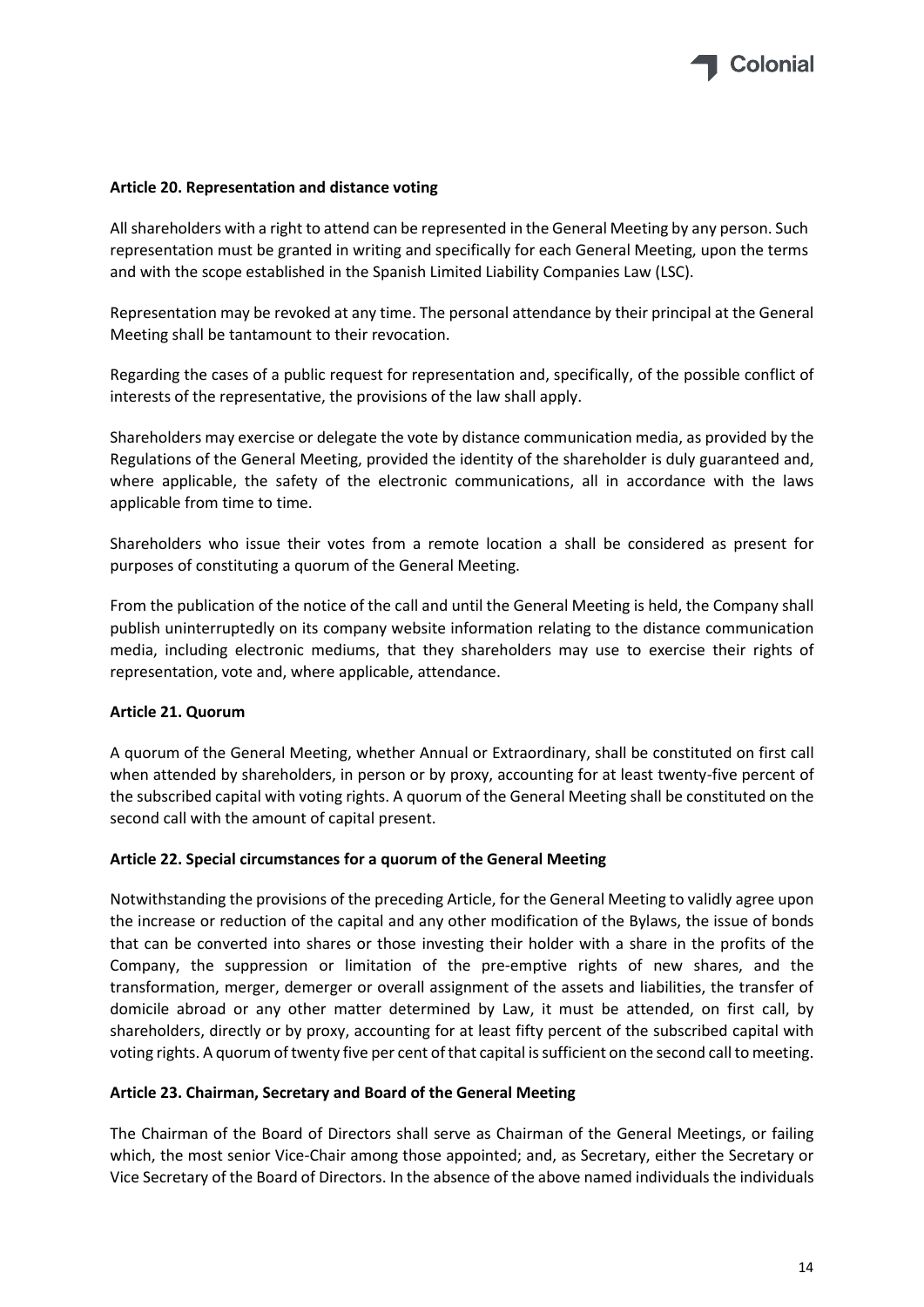

appointed in each case by the shareholders attending the meeting shall act as Chairman and Secretary of the General Meeting.

Together with the Chairman and the Secretary, the Bureau of the General Meeting shall consist of the remaining members of the Board of Directors in attendance thereat.

# <span id="page-14-0"></span>**Article 24. List of attendees**

Before beginning with the items on the agenda, a list of those attending the meeting will be prepared specifying the name or representative of each person attending and the number of shares either owned or represented by the attendee.

The number of shareholders present either personally or through a representative shall be determined at the end of the attendance list, as well as the amount of capital owned by them and specifying how much corresponds to shareholders with voting rights.

The list of attendees shall be included at the beginning of the minutes or shall be attached thereto by appendix signed by the Secretary, with the approval of the Chairman. If the minutes are notarized the attendance list shall be attached to said minutes.

The attendance list may also be prepared in the format of a computer file or included in digital support.

# <span id="page-14-1"></span>**Article 25. Adoption of Resolutions**

At the General Meetings, a separate vote shall be cast for matters that are substantially independent. Although included in the same item of the agenda, separate votes shall be cast for (i) the appointment, ratification, reelection, or removal of each Director; (ii) the amendment of the Bylaws or of each separate and independent Article or group of Articles; and (iii) the matters so provided by the Bylaws.

The company agreements of the General Meeting shall be adopted by a simple majority of the votes of the shareholders present or represented thereat, with an agreement being deemed adopted when more votes are obtained in its favour than against it from among the capital present or represented. In the cases set out in Article 22 of these Bylaws, if the capital present or represented were to exceed fifty percent, the agreement may be adopted by an absolute majority. However a favourable vote of two thirds of capital present or represented at the General Meeting shall be required when the meeting is called to order on the second call with the attendance of shareholders representing twenty five per cent or more but does not reach fifty per cent of subscribed capital with the right to vote.

Each share carries one vote.

The following will be determined for each resolution; the number of shares issued as valid votes, the proportion of the share capital represented by said votes, the total number of valid votes, the number of votes in favour and against each resolution and the number of abstentions, if any.

The resolutions passed and the outcome of the votes shall be published in their entirety on the company website within five days of the end of the General Meeting.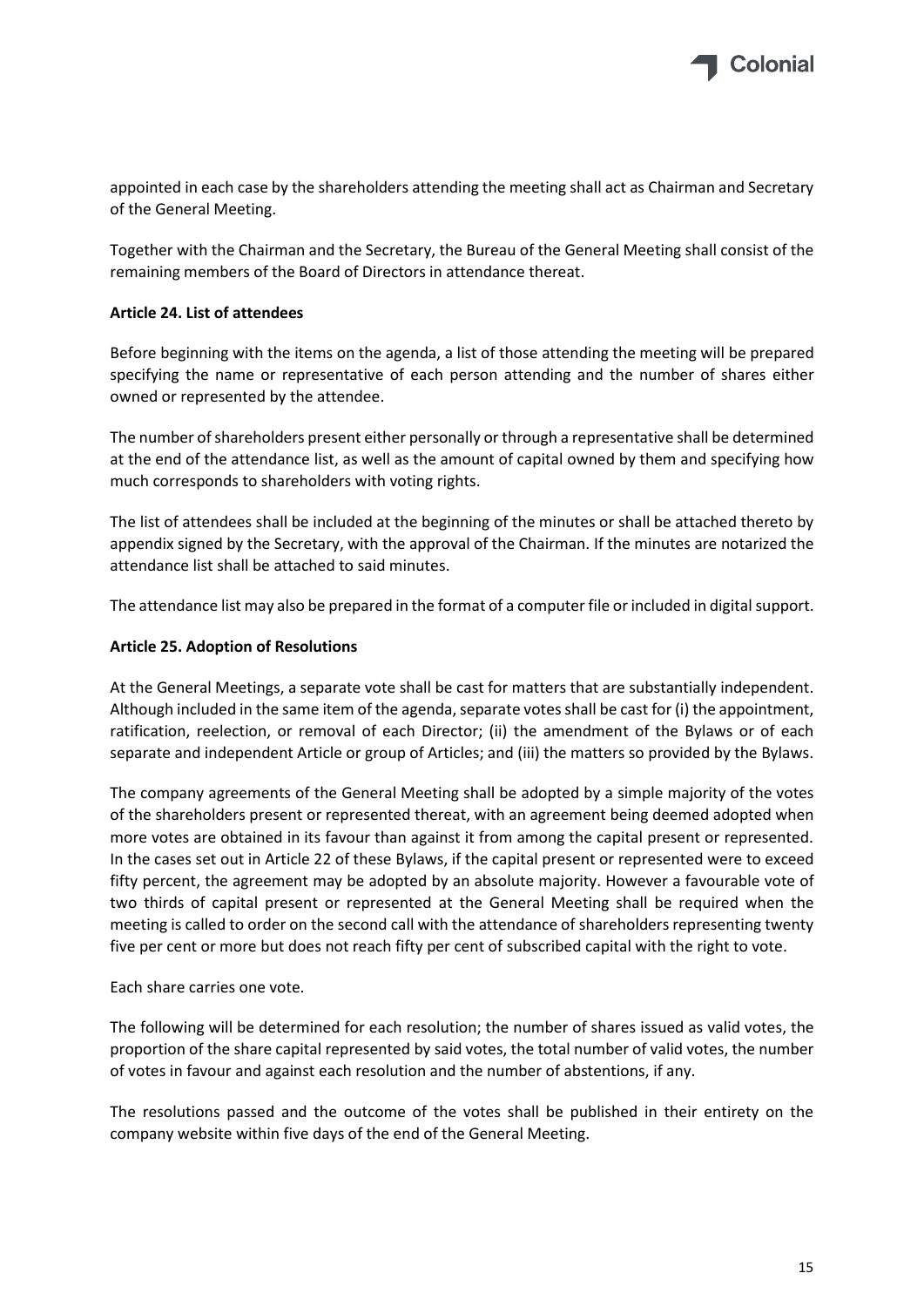

# <span id="page-15-0"></span>**Article 26. Minutes of the General Meeting**

Minutes to the General Meetings shall be drafted by the Secretary, containing all the resolutions passed and the requirements and circumstances that must be met pursuant to current regulations. The Minutes to the General Meetings must be approved by the General Meeting itself at its end or, failing which, within a term of fifteen days, by the Chairman and two auditors, one on behalf of the majority and the other on behalf of the minority.

Minutes approved by either of these two means shall have executive status as of the date of its approval. Certified copies of the minutes shall be issued and the resolutions shall be notarized as public documents by the individuals authorized to do so, according to these Bylaws and the Rules of the Commercial Registry.

The Directors can request the presence of the Notary Public to prepare the minutes of the General Meeting. They shall be required to do so if shareholders representing minimum one per cent of the share capital so request, five days in advance of the scheduled Meeting date. The notary certificate, which shall serve as minutes to the General Meeting, shall not require approval or signature from the Chairman and Secretary of the Meeting, and must be transcribed into the Company's Minutes Ledger. Resolutions set forth in the minutes shall be enforceable effective the date of their closing.

#### **B) THE BOARD**

#### <span id="page-15-1"></span>**Article 27. Administrative body**

The management, administration and representation of the Company in and out of trial shall be the responsibility of the Board of Directors Board of Directors, acting jointly, focusing their activity mainly on the supervision and control of the ordinary efforts of the Company, and the consideration of all matters that are particularly transcendent for the Company.

Enforcement of its resolutions shall be the responsibility of the members of the Board of Directors designated thereby, including the Secretary and the Vice Secretary of the Board; or the attorney in fact with authorities to enforce the company agreements.

The Board of Directors is vested with the broadest powers for all matters pertaining to the administration, representation and management of the Company, and the administration and disposal of its equity, with it being charged with all the authorities not attributed by Law or these Bylaws to the General Meeting of Shareholders.

#### <span id="page-15-2"></span>**Article 28. Term in office and bans**

The members of the Board of Directors shall be appointed by the General Meeting for a term of four years, and may be reelected to office, once or more time, for the same terms. To be appointed to the office of Director it is not necessary to be a shareholder.

Non-emancipated minors, those who are legally unqualified, those disqualified under the Bankruptcy Law while their term of disqualification established in the bankruptcy judgment is still in place, and those sentenced for crimes against freedom, equity or against the socioeconomic order, collective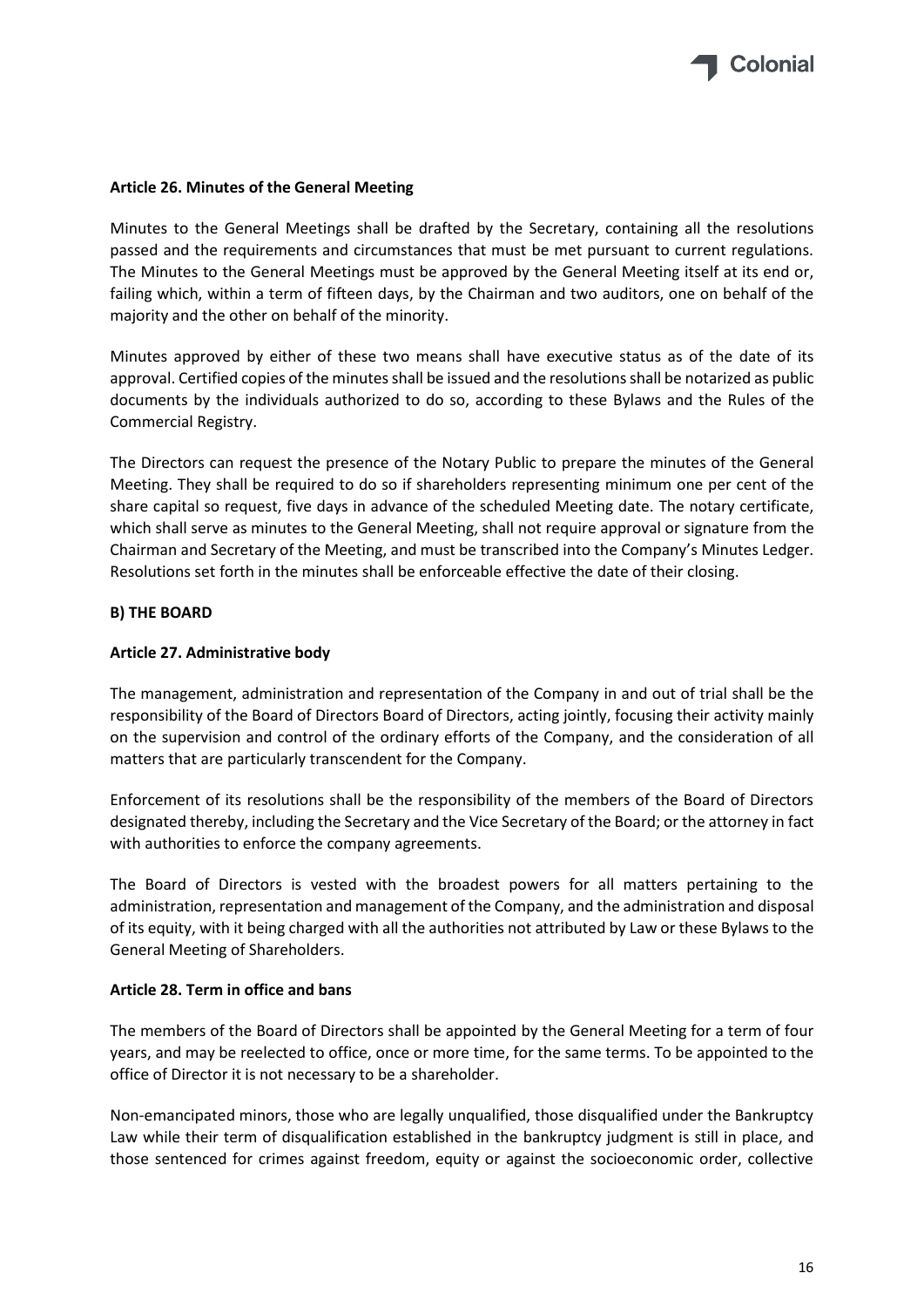

security, the Administration of Justice or for any other sort of falseness, and those whose office precludes them from engaging in trade, cannot serve as Administrators.

Officers at the service of the public Administration responsible for duties relating to the activities of the Companies themselves, judges or justices and other persons subject to legal incompatibilities are also banned from being Administrators.

# <span id="page-16-0"></span>**Article 29. Composition, quorum, adoption of resolutions, internal system, and delegation of powers.**

1. The Board of Directors shall consist of at least five members and at most fifteen members. The Directors shall be classified in the category of executive Directors or non-executive Directors. In the latter category, the Directors may be classified as either proprietary, independent or other external Directors. Such terms shall have the meaning attributed to them by current legislation and as specified by the Regulations of the Board of Directors.

Should any vacancies open during the term for which they were appointed, the Board may designate the persons that shall occupy them until the first General Meeting, unless it has already been called, in which case the Board of Directors may designate a single Director until the next General Meeting is held.

The Board of Directors, upon report by the Appointments and Remuneration Committee, shall appoint from among its own members a Chairman and, where applicable, one or several Vice-Chairs, which shall be subject to reelection and revocation at the request of the Board itself.

The Board shall appoint, upon report by the Appointments and Remuneration Committee, a Secretary and, where applicable, a Vice Secretary. The Secretary and the Vice Secretary may or may not be Directors. If they are not Directors, they shall be entitled to be heard but not to vote. The same procedure shall be followed to accord the separation of the Secretary and, where applicable, the Vice Secretary. The Vice Secretary may attend the meetings of the Board of Directors in the absence of the Secretary or when so requested by the Chairman of the Board.

When so decided by the Board itself and, where in any case, when the Chairman has the status of executive Director, the Board of Directors shall appoint, with the executive Directors abstaining, a Idependent Lead Director from among the independent Directors, who shall be especially authorized to request the call by the Board of Directors or the inclusion of new items on the agenda of a previously called Board meeting, coordinate and gather the non-executive Directors and, where applicable, head the regular evaluation of the Chairman of the Board of Directors.

The Board shall meet at least once per quarter and, in any case, whenever called by the Chairman or whomever acts in his stead. The Chairman shall be required to call a meeting of the Board of Directors when requested by at least one third of the Board members. In this latter case, should the Chairman, without just cause, fault to call such meeting within a term of one month, the Board may be called by the administrators requesting the meeting, indicating the agenda, to be held in the locale of the company's registered office. The Independent Lead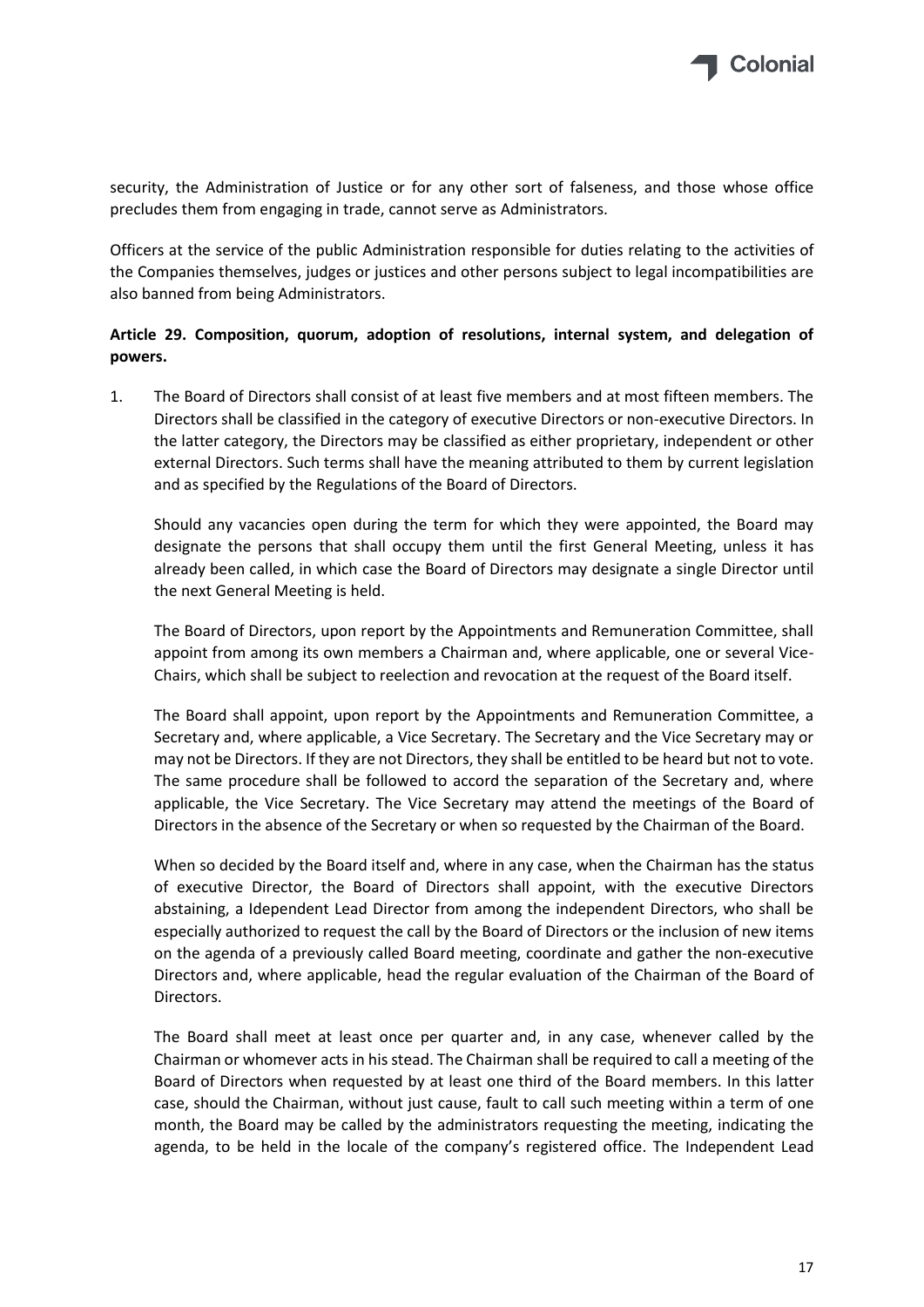

Director shall further be specifically authorized to request calling a meeting of the Board of Directors.

- 2. The Directors are required to personally attend the meetings of the Board of Directors. A quorum of the Board meeting shall be constituted when attended, in person or by proxy through another Director, by a majority of its members. The representation shall be granted in writing and specifically for each meeting, and solely in favour if another Board member. Non-executive Directors may nonetheless grant their representation to another non-executive Director.
- 3. Resolutions shall be adopted by an absolute majority of those in attendance at the meeting. In case of tie, the personal vote of the Chairman shall decide.
- 4. The Director shall refrain from participating in the deliberation and voting of resolutions or decisions in which he or a related person has a direct or indirect conflict of interests. The votes of the Directors affected by such conflict and that must abstain shall be deducted for the purposes of calculating the necessary majority of votes. Excluded from the foregoing obligation to abstain are the resolutions or decisions affecting their administrator status, such as their appointment or removal for offices in the administrative body or others of analogous implications.

Written votes and without holding a session shall be valid if not opposed by any Director. Discussions and resolutions by the Board shall be kept in a Minutes Ledger, which must be signed by the Chairman and the Secretary.

5. Notwithstanding the powers that may be granted to anyone, the Board may permanently delegate some or all of its powers, other than the legal exceptions, to an executive committee and to one or several Managing Directors, establishing the content, limits and modalities of such delegation. The permanent delegation of an authority of the Board of Directors to an executive committee or one or several Managing Directors and the designation of the administrators that are to hold such offices shall require for their validity the favourable vote of two thirds of the members of the Board of Directors and shall have no effect until registered at the Commercial Registry.

# <span id="page-17-0"></span>**Article 30. Remuneration**

- 1. The office of Director shall be remunerated.
- 2. The Company remuneration system shall consist of the following items:
	- (i) A fixed monthly remuneration, determined by the membership on the Board and its committees;
	- (ii) Allowances for the meetings of the Board of Directors and of its committees; and
	- (iii) A remuneration referencing the listing value of the shares or implying the delivery of shares or option rights to shares, destined for the Directors. Their application must be approved by the General Meeting of Shareholders, which shall determine the maximum number of shares that may be assigned during each year, the exercise price or the system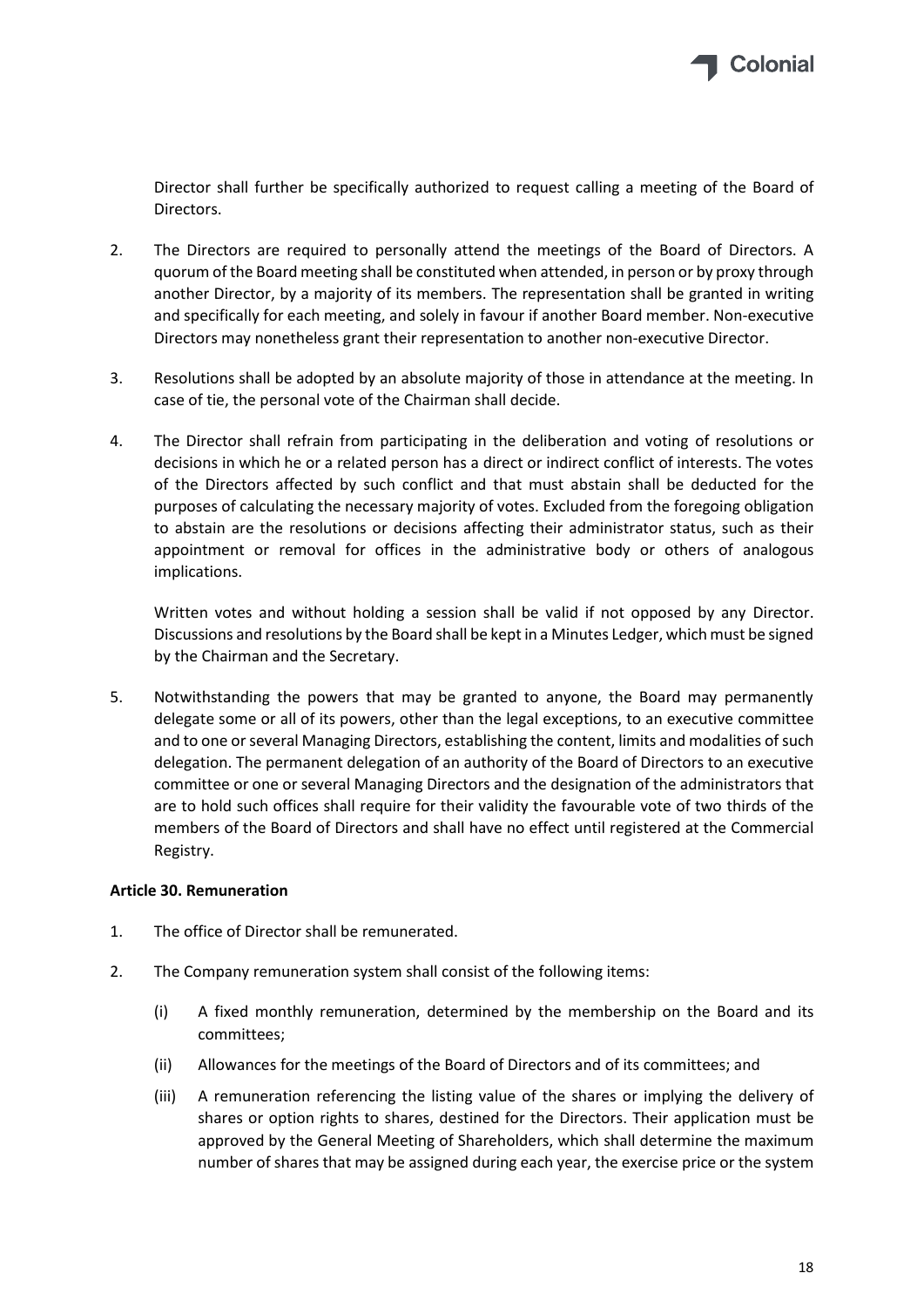

for the calculation of the exercise price for stock options, the value of the shares that, where applicable, are used as a benchmark, and the term of duration of the plan.

The remuneration for the functions that Directors are required to perform in their capacity as such, as members of the Board of Directors or its Committees, shall comply with the remuneration system provided for in these Company Bylaws and the approved remuneration policy.

3. The Directors' Remuneration Policy shall adhere to the remuneration system outlined in the previous section and shall be approved by the General Meeting of Shareholders as a separate item on the agenda with a maximum term of application of three years. Any proposals for a new Director remuneration policy must be submitted to the General Meeting of Shareholders before the end of the last year of application of the existing policy, and the General Meeting of Shareholders may decide that the new policy shall be effective from the date of approval for the following three years. Any modification or substitution of the policy during this period shall require the prior approval of the General Meeting of Shareholders in accordance with the established procedure for the approval thereof provided for by law and in the Regulations of the Board of Directors of the Company.

The remuneration policy shall specify at least the maximum amount of annual remuneration to be paid to all Directors in their capacity as such and the criteria for the distribution of the remuneration according to the functions and responsibilities assigned to each Director. The Board of Directors is responsible for determining the individual remuneration of each Director in their capacity as such in accordance with the framework established in these Company Bylaws and the remuneration policy, subject to a report by the Appointments and Remuneration Committee.

The application of this remuneration system shall maintain a reasonable proportion with the importance of the Company, the economic situation existing at any time and the market standards of comparable companies. It shall further focus on promoting the profitability and long-term sustainability of the Company and avoiding the assumption of excessive risks and the rewarding of unfavourable results.

4. The remuneration of the executive functions of managing directors and other Directors to whom these functions are assigned by virtue of other titles must comply with the provisions of these Company Bylaws and, under all circumstances, with the approved remuneration policy and contracts.

The remuneration policy shall establish at least the amount of fixed annual remuneration due to the Directors for the performance of their executive functions.

The Board of Directors is responsible for determining the individual remuneration of each Director in their capacity as such based on the performance of their assigned executive functions in accordance with the remuneration policy framework and the provisions of the remuneration policy, subject to a report by the Appointments and Remuneration Committee.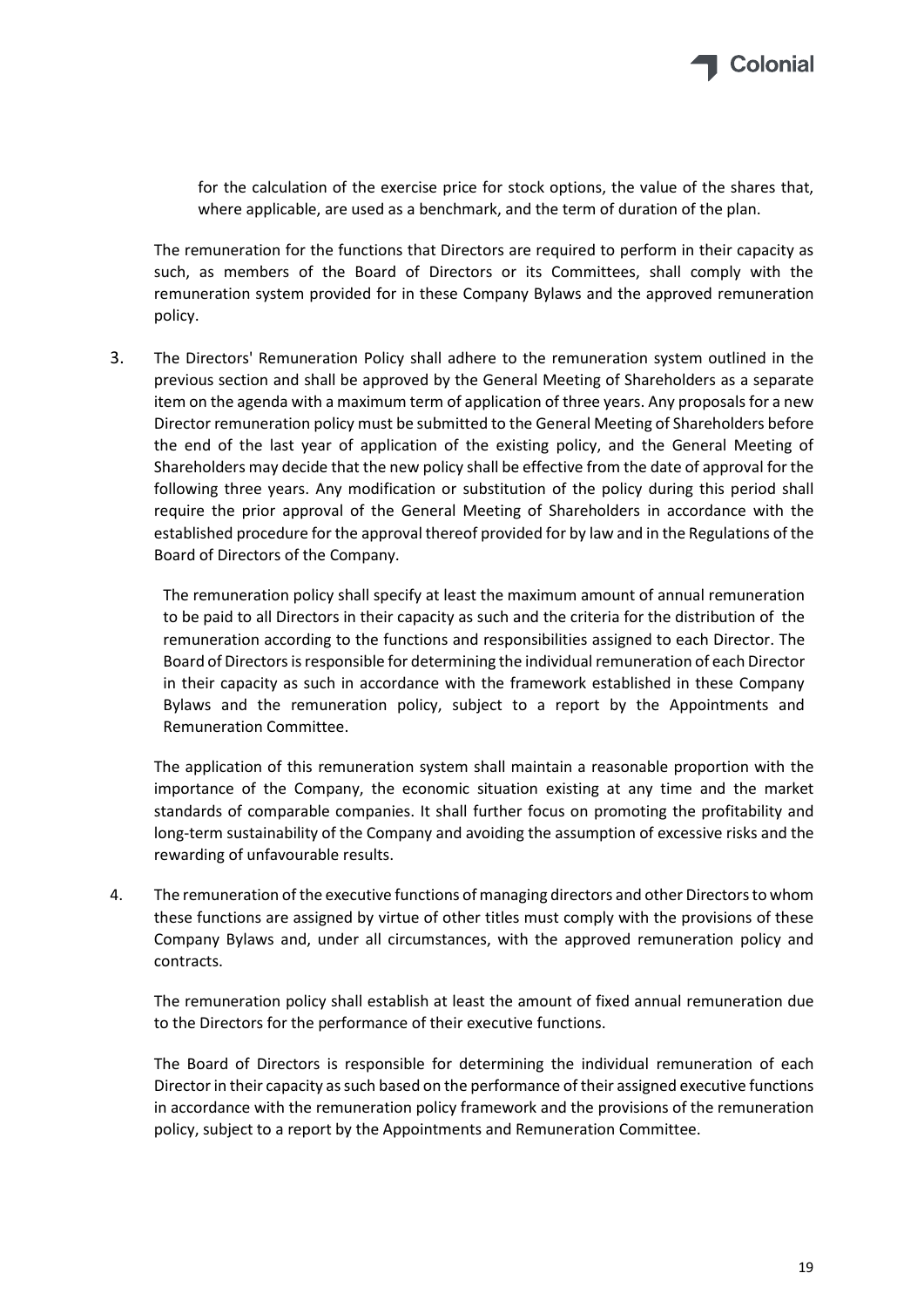

5. The Board shall prepare an Annual Report on the Directors' remuneration, which shall include complete, clear and understandable information on the remuneration policy of the Directors applicable to the year underway. It shall further include an overall summary of the application of the remuneration policy during the year ended and the detail of the individual remuneration earned for all items by each Director during such year. The report shall be disclosed and submitted for an advisory vote as a separate item on the agenda at the Ordinary General Meeting of Shareholders.

# <span id="page-19-0"></span>**Article 31. Board Committees**

The Board of Directors must form an Audit and Control Committee and an Appointments and Remuneration Committee.

The Audit and Control Committee and an Appointments and Remuneration Committee shall have as their essential function supporting the Board of Directors in its commitments of supervision and control of the ordinary performance of the Company. Its members shall be appointed by the Board of Directors and they shall answer thereto with respect to the exercise of their functions.

Notwithstanding the foregoing, the Board of Directors may establish from its own members specialized committees, determining their makeup, appointing their members and establishing the functions assumed by each of them.

#### <span id="page-19-1"></span>**Article 32. Audit and Control Committee**

The Audit and Control Committee shall consist of at least three and at most eight Directors, appointed by the Board of Directors, all of whom must be non-executive Directors. The Audit and Control Committee shall consist of the number of independent Directors determined by law from time to time, and at least one of them shall be appointed considering their knowledge and experience in accounting, auditing, or both.

Overall, the members of the Audit and Control Committee shall have the relevant technical knowledge in relation to the sector of activity of which the Company forms part.

The Audit and Control Committee shall appoint a Chairman from among its own members, which in any case must be an independent Director. The Chairman of the Audit and Control Committee must be replaced every four years, and may be reelected following a term of one year from their leaving such office.

The Committee shall further appoint a Secretary from among its members, or may appoint the Secretary of the Board to act as such. In the absence of the Secretary of the Committee, its functions shall be exercised by the Secretary of the Board or, where applicable, by its Vice Secretary. The Committee may at any time appoint a Vice-Chair that will also have its own independent status.

In any case, the Committee may rely on the technical assistance of the Board Secretary, or of its Vice Secretary, at its meetings, upon request by the Chairman of the Committee.

The members of the Committee shall leave their office when they are no longer Directors or when so agreed by the Board of Directors.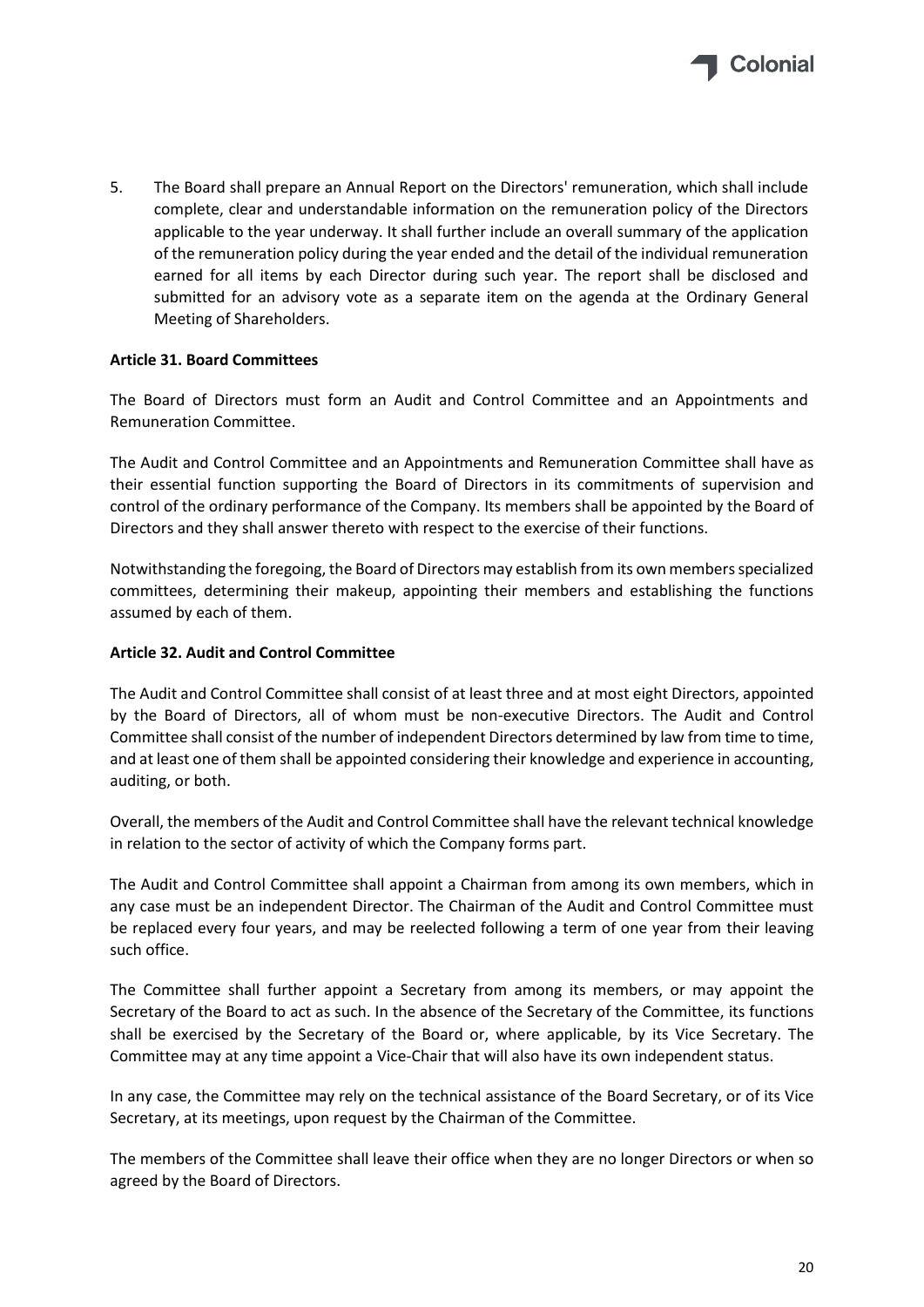

Notwithstanding any others it may be attributed by Law, the Bylaws or, in accordance therewith, the Regulations of the Board of Directors, the Audit and Control Committee shall at least have the following functions:

- 1. Reporting to the General Meeting of Shareholders on the matters arising in relation to such matters as are within the jurisdiction of the Committee and, specifically, the result of the audit, explaining how it has contributed to the integrity of the financial information and the function that the Committee has performed in such process.
- 2. Supervise the effectiveness of the internal controls of the Company, the internal audit and the risk management systems, and discuss with the accounts auditor the significant weaknesses in the internal control system detected over the course of the audit, all without interfering with its independence. To this end, and where applicable, it may present recommendations or proposals to the Board of Directors and the relevant term for its follow up.
- 3. Supervise the process of preparing and presenting the required financial information and present recommendations or proposals to the Board of Directors, directed to protecting its integrity.
- 4. Presenting to the Board of Directors the proposals for the selection, appointment, reelection and replacement of the accounts auditors, assuming the responsibility for the selection process in accordance with the provisions of current regulations, and the conditions of its contracting and regularly gather information from it on the auditing plan and its performance, in addition to preserving its independence in the exercise of its functions.
- 5. Establishing the proper relations with the external auditor to receive information on such matters as may imply threats to their independence for their examination by the Committee and any others relating to the process of development of the accounts audit and, where applicable, the authorization of services other than those prohibited, upon the terms established by current regulations, regarding the system of independence, and such other communications established in the accounts auditing laws and auditing standards. In any case, they must receive annually from the external auditors the statement of their independence in relation to the Company or entities related thereto, directly or indirectly, and the detailed and individualized information of the additional services of any sort provided and the relevant fees received from such entities by the external auditor or by the persons or entities relating thereto, in accordance with the provisions of the regulations governing the accounts audit activity.
- 6. Issuing annually, prior to the issue of the accounts audit report, a report stating an opinion as to whether the independence of the accounts auditors or auditing companies were compromised. This report must contain, in any case, a reasoned valuation of the providing of all the additional services referenced in the preceding item, considered individually or as a whole, aside from the legal audit and regarding the system of independence or the regulations governing the accounts auditing activity.
- 7. Report on related transactions to be approved by the General Meeting of Shareholders or the Board of Directors and supervise the Company's internal procedure for transactions whose approval has been delegated.
- 8. Reporting to the Board of Directors, in advance, on all the matters covered by the Law, the Bylaws and the Board Regulations.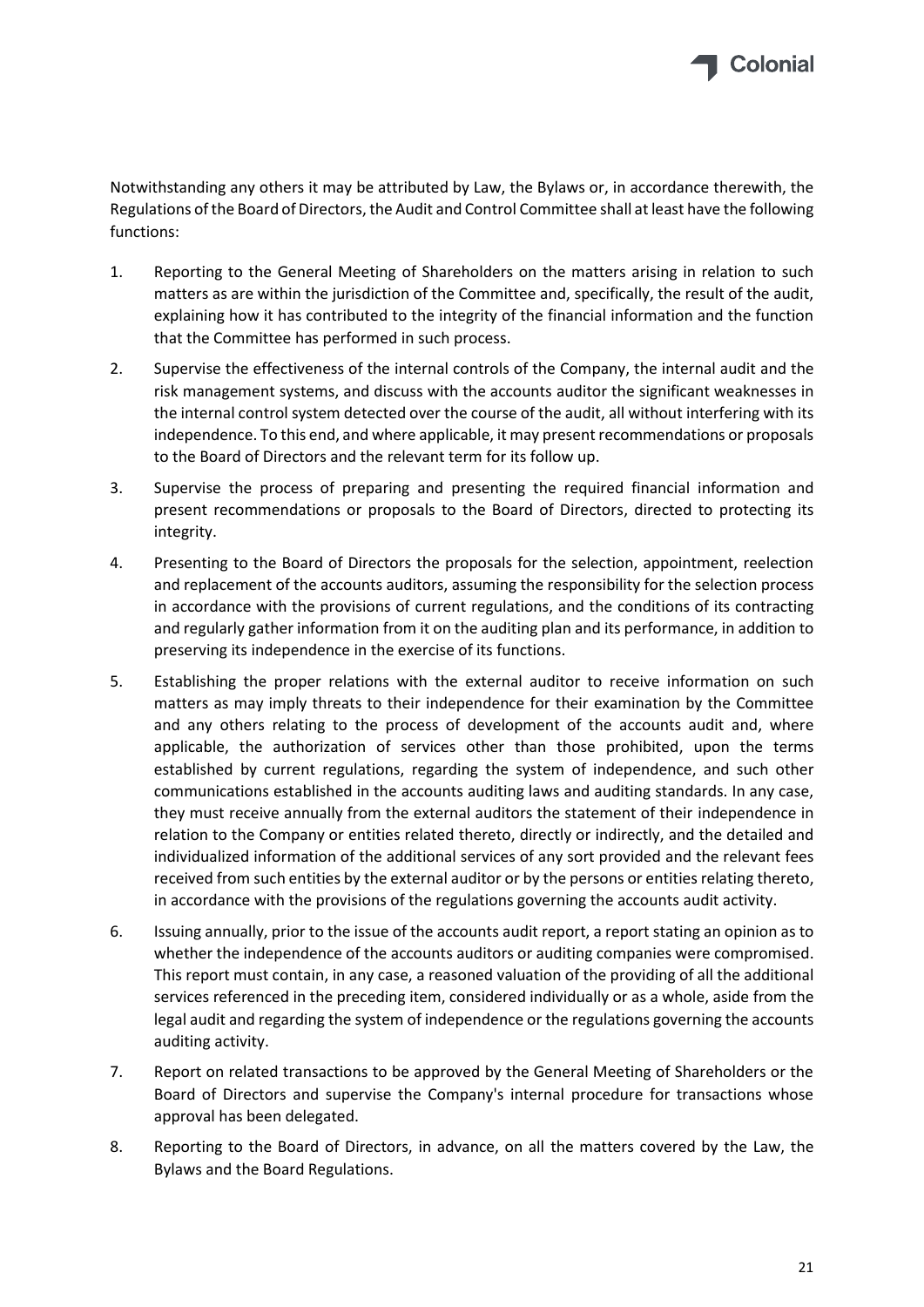

- 9. Preparing an annual report on the activities of the Audit and Control Committee, which must be included in the management report.
- 10. Propose to the Board of Directors any other matters deemed applicable in the matters within its scope of authority.
- 11. Any others that, where applicable, are attributed thereto by these Bylaws or the Regulations of the Board of Directors.

The Audit and Control Committee shall meet whenever requested by at least two of its members or when accorded by the Chairman, who shall call its meetings, for the compliance of its functions. The call notice shall be valid provided it is sent by any means that allows acknowledgement of its receipt.

A quorum of the Audit and Control Committee shall be constituted when attended, in person or by proxy, the majority of its members, with its resolutions being adopted by a majority of the members in attendance in person or by proxy. The affected Committee member shall refrain from participating in the deliberation and voting on resolutions or decisions in which they or a person related to them has a direct or indirect conflict of interest. The votes of the Directors affected by such conflict and that must abstain shall be deducted for the purposes of calculating the necessary majority of votes. The representation shall be granted in writing and specifically for each meeting, and solely in favour of another Committee member. In case of tie, the Chairman shall have a casting vote.

Minutes shall be drafted of the meetings of the Committee, which shall be kept available to all members of the Board of Directors.

These norms regarding the Audit and Control Committee shall be developed through the Regulations of the Board of Directors, at all times favouring independence in its operation.

# <span id="page-21-0"></span>**Article 33. Appointments and Remuneration Committee**

The Appointments and Remuneration Committee shall consist of at least three and at most eight Directors, appointed by the Board of Directors, and all of them must be non-executive Directors. The Appointments and Remuneration Committee shall consist of the number of independent Directors determined by the Law from time to time.

The Appointments and Remuneration Committee shall appoint a Chairman from among its members, which shall in any case be an independent Director.

The Committee may also appoint a Secretary from among its members, or designate the Secretary of the Board to act in such capacity. In the absence of the Secretary of the Committee, its functions shall be exercised by the Secretary of the Board or, where applicable, its Vice Secretary. The Committee may in turn designate a Vice-Chairman which must further have independent status.

In any case, the Committee may rely on the technical assistance of the Board Secretary, or of its Vice Secretary, at its meetings, upon request by the Chairman of the Committee.

The members of the Committee shall leave their office when they are no longer Directors or when so agreed by the Board of Directors.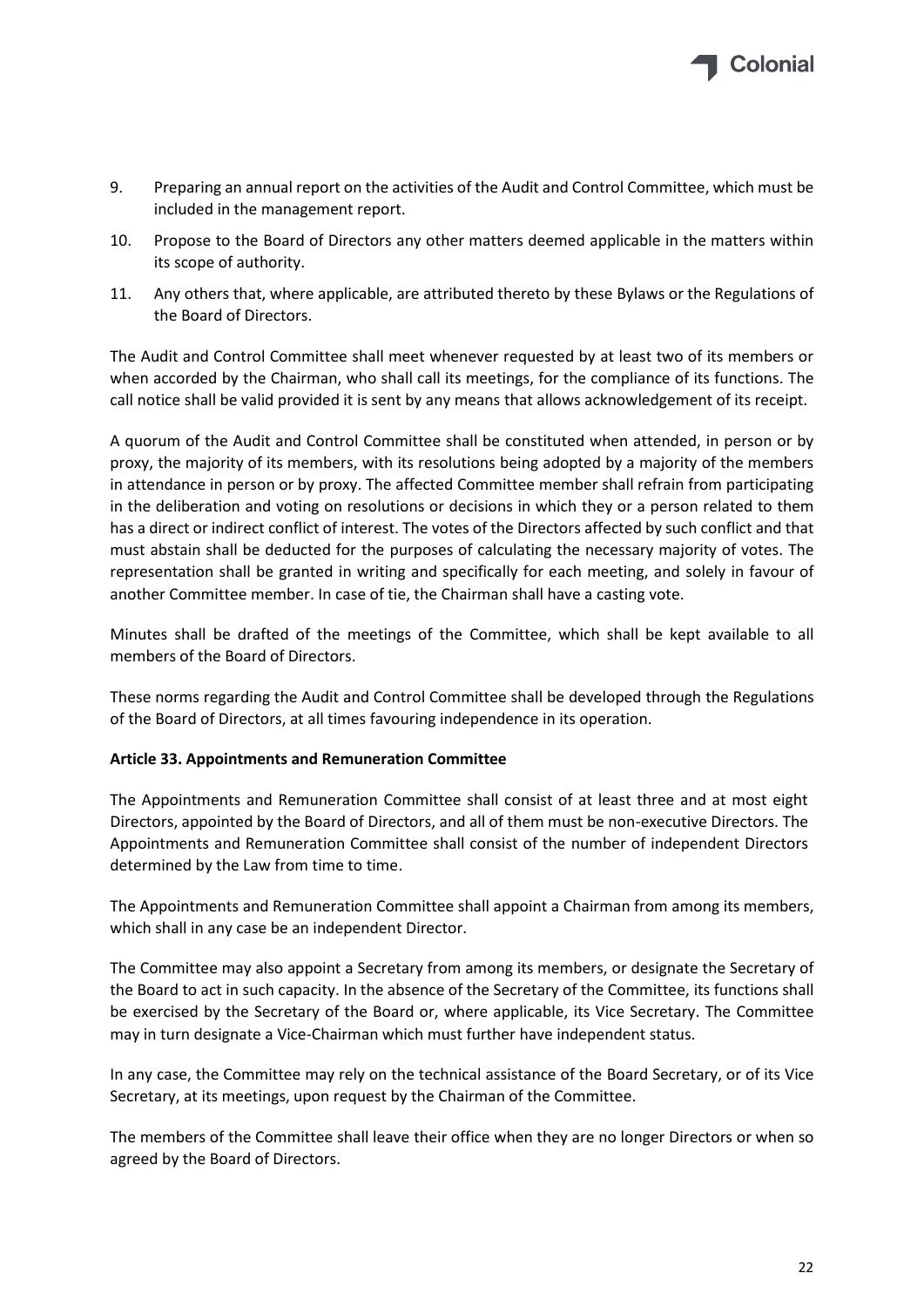

Notwithstanding any others it may be attributed by Law, the Bylaws or, in accordance therewith, the Regulations of the Board of Directors, the Appointments and Remuneration Committee shall at least have the following functions:

- 1. Evaluate the skills, knowledge and experience necessary on the Board of Directors. To this end, it shall define the functions and skills required of the candidates that must cover each vacancy and assess the time and dedication necessary for them to effectively perform their duty.
- 2. Establish a target for representation of the less represented gender on the Board of Directors and prepare guidelines on how to reach this target.
- 3. Submit proposals for the appointment of Independent Directors to the Board of Directors, to be chosen through co-option or to be decided on at a General Meeting of Shareholders, in addition to proposals for the re-election or removal of these Directors by the General Meeting of Shareholders.
- 4. Report the proposals for the appointment of the remaining Directors for their appointment by co-option or to be submitted to the decision by the General Meeting of Shareholders, and the proposals for their reelection or removal by the General Meeting of Shareholders.
- 5. Report the proposals for the appointment and removal of senior officers and the basic terms of their contracts.
- 6. Examine and organize the succession of the Chairman of the Board of Directors and of the chief executive officer of the Company and, where appropriate, make recommendations to the Board so the handover proceeds in a planned and orderly manner.
- 7. Propose to the Board of Directors the remuneration policy for Directors and general managers or those performing their functions of senior management under the direct dependency of the Board, of the executive committee or of the CEO, and the individual remuneration and other contractual conditions of the executive Directors, striving for their compliance.
- 8. Propose to the Board of Directors any other matters deemed applicable in the matters within its scope of authority.
- 9. Any others that, where applicable, are attributed thereto by these Bylaws or the Regulations of the Board of Directors.

The Appointments and Remuneration Committee shall meet whenever requested by at least two of its members or when accorded by the Chairman, who shall call its meetings, for the compliance of its functions. The call notice shall be valid provided it is sent by any means that allows acknowledgement of its receipt.

A quorum of the Appointments and Remuneration Committee shall be constituted when attended, in person or by proxy, by a majority of its members, with its resolutions being adopted by a majority of the members present or represented by proxy. A member of the Committee shall refrain from participating in the deliberation and voting ofresolutions or decisions in which they or a person related to them has a direct or indirect conflict of interest. The votes of the Directors affected by such conflict and that must abstain shall be deducted for the purposes of calculating the necessary majority of votes. The representation shall be granted in writing and specifically for each meeting, and solely in favour of another Committee member. In case of tie, the Chairman shall have a casting vote.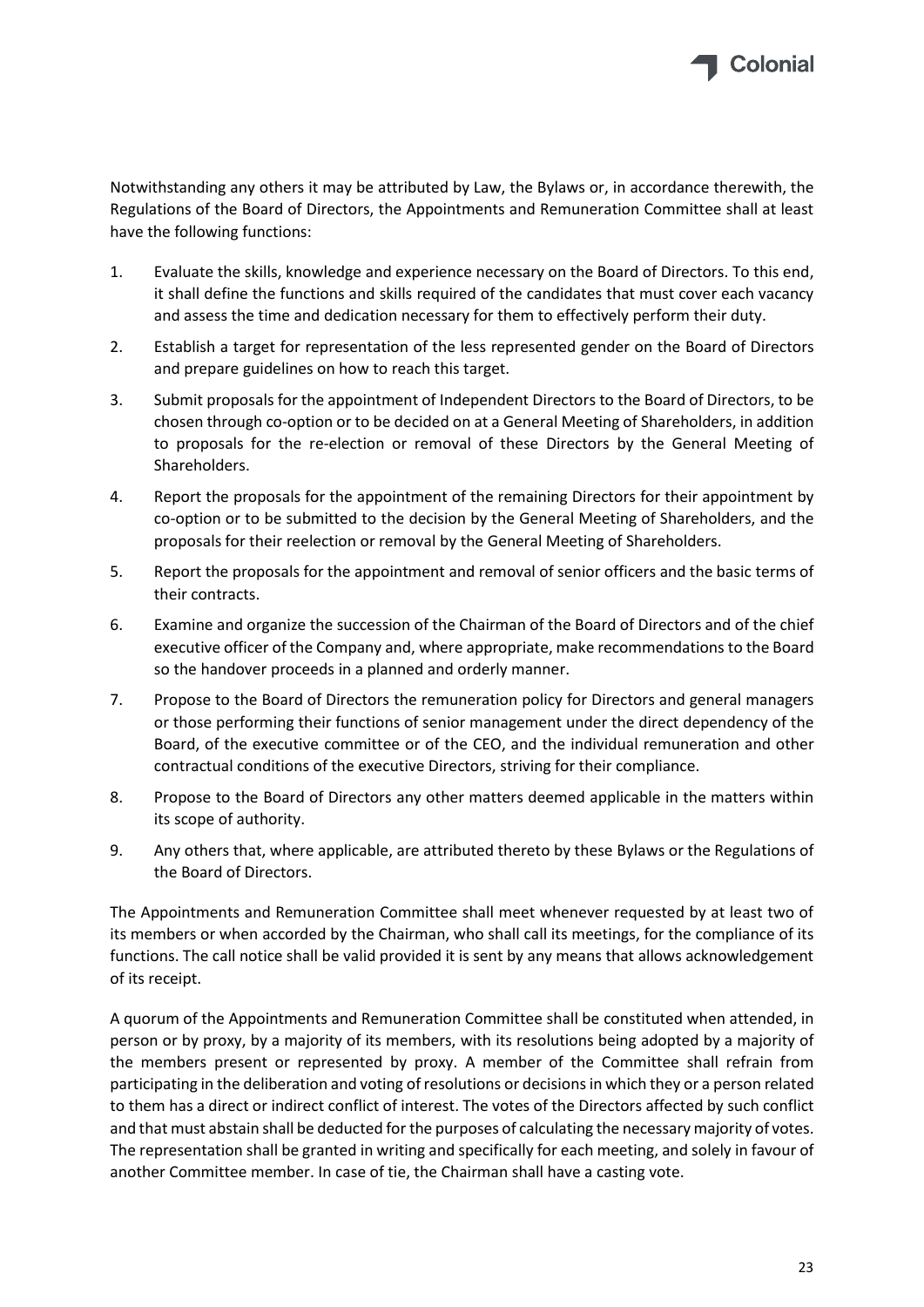

Minutes shall be drafted of the meetings of the Committee, which shall be kept available to all members of the Board of Directors.

These norms regarding the Appointments and Remuneration Committee shall be developed through the Regulations of the Board of Directors, at all times favouring independence.

# **TITLE IV. FISCAL YEAR AND ANNUAL FINANCIAL STATEMENTS**

#### <span id="page-23-1"></span><span id="page-23-0"></span>**Article 34. Fiscal year**

The fiscal year shall start on January first and end on December thirty first of each year.

#### <span id="page-23-2"></span>**Article 35. Annual financial statements**

The Company must keep, in accordance with the provisions of the Commercial Code, orderly accounting, suiting the activity of its company, allowing the chronological tracking of its operations, and the preparation of inventories and balance sheets. The accounting books must be legalized by the Commercial Registry corresponding to the place of the company registered office.

The administrators shall be required to prepare, within a term of up to three months as of the closing of the fiscal year, the annual financial statements, a management report and the proposal for the application of the results.

The annual financial statements shall include a balance sheet, a profit and loss statement, a statement of net equity, a statement of cash flows and the auditor's report. These documents, forming a unit, must be drafted clearly and reflect a true image of the equity, financial position and the results of the Company, as provided by Law and the Commercial Code and must be signed by all the Administrators.

#### <span id="page-23-3"></span>**Article 36. Deposit of annual financial statements**

Within the month following the approval of the annual financial statements and the management report, the administrators of the Company shall present both documents, together with a timely certification crediting the resolutions by the General Meeting approving such statements, duly signed, and of the application of the results, for deposit at the Commercial Registry in the manner determined by Law.

# <span id="page-23-4"></span>**Article 37. Reserves. Distribution of dividends**

The General Meeting shall rule on the distribution of earnings, in strict compliance with any legal provisions applicable to the Company at any given time.

Dividends shall be distributed to shareholders in the proportion of share capital paid up by them.

The General Meeting or the Board of Directors may resolve to distribute interim dividends with the limitations and in compliance with the requirements of applicable regulations.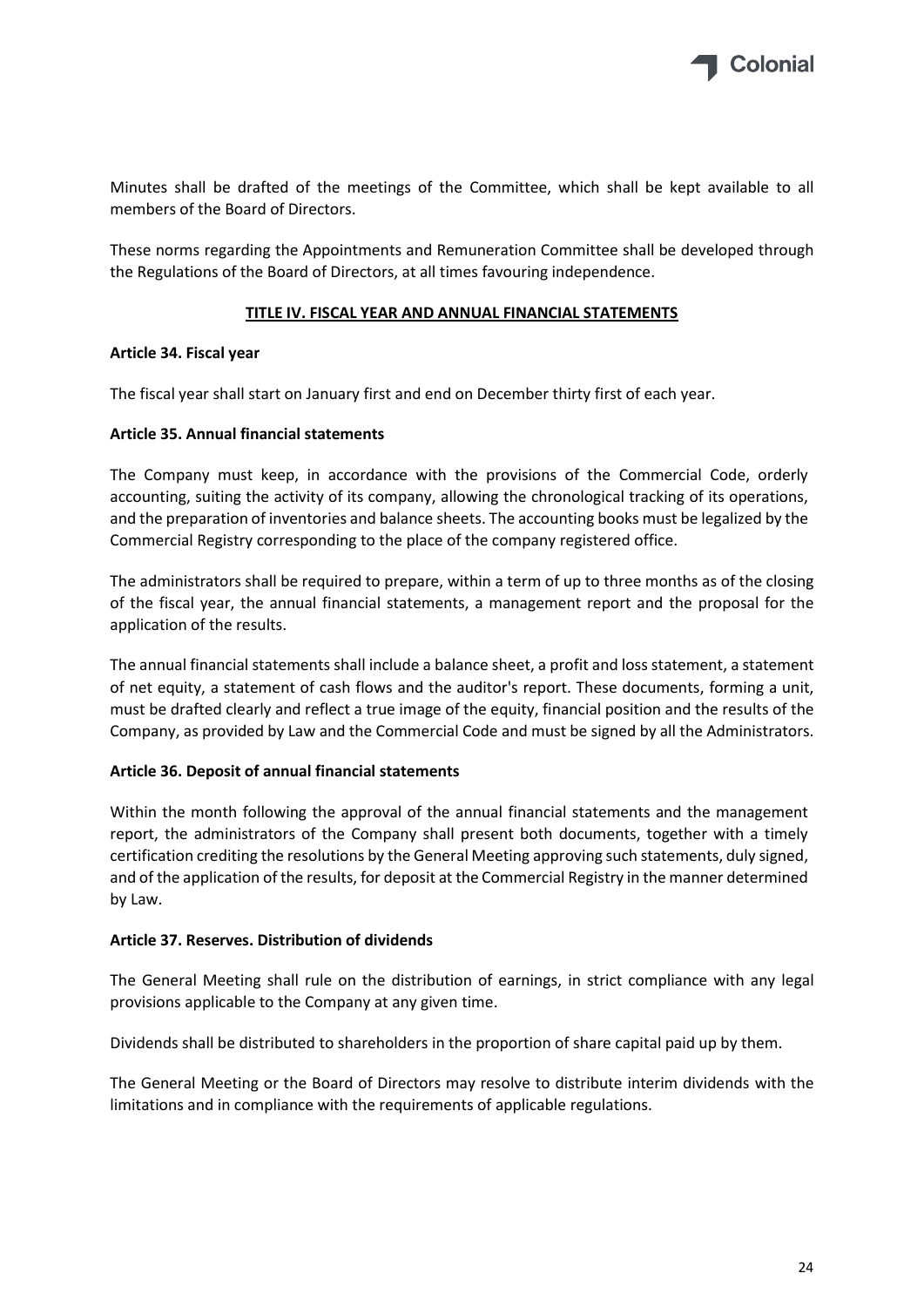

#### <span id="page-24-0"></span>**Article 37 bis. Special rules for the distribution of dividends**

- 1. Those entitled to receive dividends shall be those listed as legitimate in the accounting records of Sociedad de Gestión de los Sistemas de Registro, Compensación y Liquidación de Valores, Sociedad Anónima Unipersonal (Iberclear) on the day or date determined by the General Meeting or, if applicable, the Board of Directors, that has agreed to carry out the distribution.
- 2. In the absence of any resolutions to the contrary, the dividend shall be due and payable 30 business days after the date stipulated in the agreement for the distribution of dividends adopted by the General Meeting or, where applicable, by the Board of Directors.
- 3. Once the dividend is approved by the shareholders at the General Meeting of Shareholders or, where applicable, by the Board of Directors, the Board, without prejudice to the possibility of delegation to one or more directors, and to independent third parties, shall be responsible for calculating the amount corresponding to each shareholder considering, as the case may be, the provisions below.

For the purpose of calculating the amount to be paid to shareholders as dividends, the Board of Directors will consider the amount of the compensation owed to the Company by such shareholders in accordance with Article 8 bis of these Bylaws, for the purpose of offsetting the amount of compensation by the dividend they would be entitled to receive.

In this regard, any present and future dividends payable to the shareholder shall be offset with any amounts that the shareholder may owe to the Company in accordance with Article 8 bis of these Bylaws.

- 4. In cases in which the dividend is paid ahead of the timeframes provided for compliance with the ancillary provisions stipulated in Article 8 bis of these Bylaws, the Company may withhold from Company shareholders who have not yet supplied the information and documentation required a sum equivalent to the amount of any compensation for which they may be liable in accordance with the stipulations of sub paragraph 2 of Article 8 bis of these Bylaws. Once the related ancillary provision has been met, the Company shall refund the amounts withheld from the shareholder who is not required to compensate the Company in accordance with the stipulations of sub paragraph 2 of Article 8 bis of these Bylaws.
- 5. If applicable, the rules established in this article shall also apply in cases of distribution to shareholders of amounts similar to dividends (e.g. reserves).

#### **TITLE V. DISSOLUTION AND LIQUIDATION**

#### <span id="page-24-2"></span><span id="page-24-1"></span>**Article 38. Dissolution**

The Company shall be dissolved on the grounds provided by law. In case of dissolution, the liquidation shall be charged to the Administrators, which, in the capacity of liquidators, shall perform the liquidation and division in attention to the resolutions by the General Meeting and current provisions. An exception from the liquidation period applies to scenarios of full merger or demerger.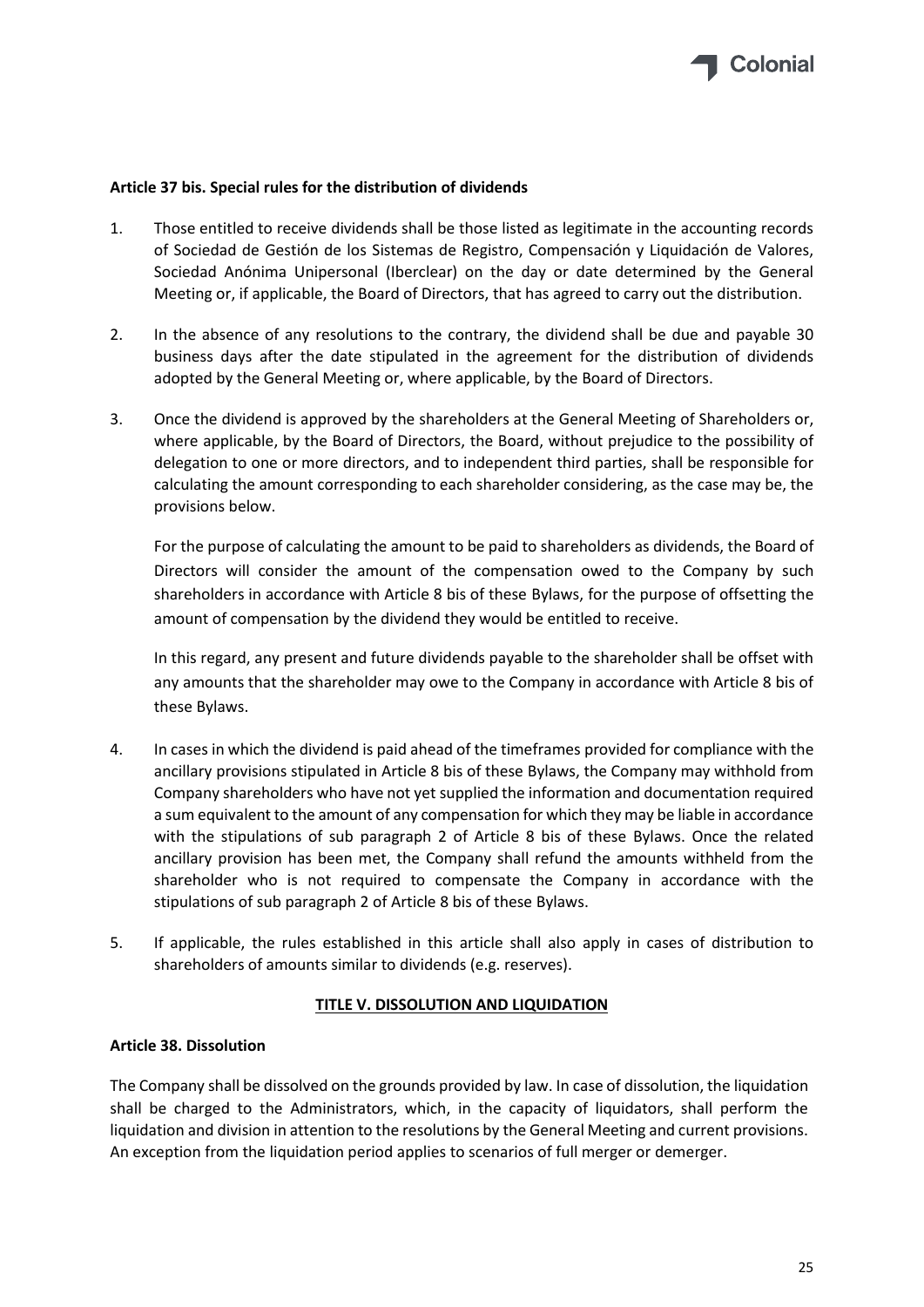

# <span id="page-25-0"></span>**Article 39. Distribution of company assets**

Upon satisfying all creditors and providing for the amount of their credits against the Company, and properly ensuring those not yet accrued, the resulting assets shall be distributed among the shareholders, as provided by Law.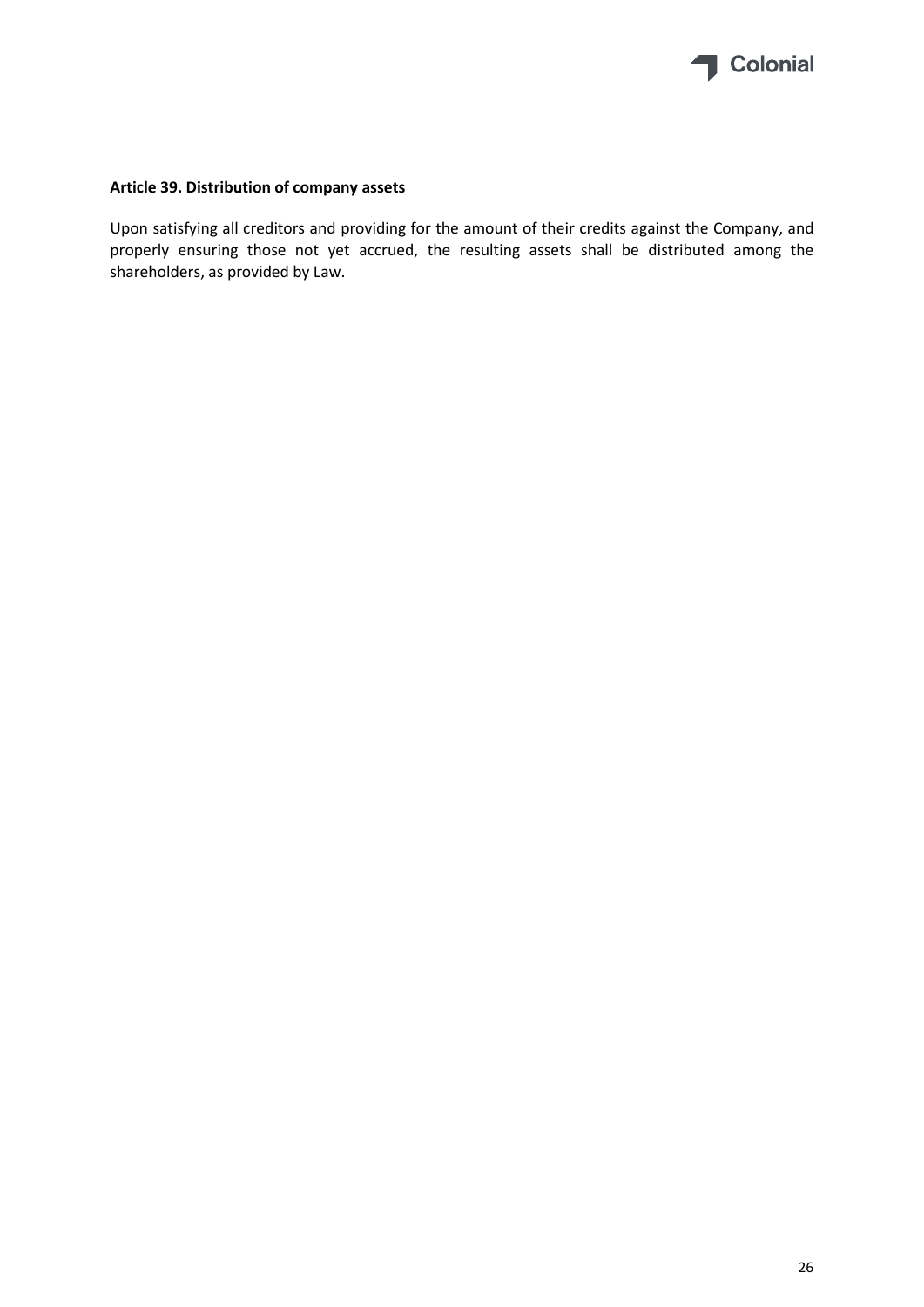

#### **APPENDIX I: EXAMPLE OF CALCULATION OF COMPENSATION**

Below is an example of the calculation of compensation, which shows that the effect of compensation on the company's profit and loss statement is zero:

# **CASE 1:**

Inmobiliaria Colonial shareholder that owns 5% or more of the Company's share capital and that pays an effective tax rate of less than 10% on the dividend distributed by the Company.

# $I_F = DT_F * %$  acc \*  $GE_F * (1+(Tg_F/(1-Tg_F)))$

*where:*

*DT<sup>E</sup> : Total dividend distributed by Inmobiliaria Colonial to the shareholder. % acc: Percentage of shares of the non-compliant shareholder. GEE: Special tax rate applicable in Spain (currently 19%). IE: Compensation per Spanish dividend received by Inmobiliaria Colonial. Tg<sup>E</sup> : Tax in Spain charged to the income from the compensation received from the non-compliant shareholder.*

#### **CASE 2:**

Inmobiliaria Colonial Shareholder that is not a natural person, that owns 10% or more of the Company's share capital, and that pays an effective tax rate on the dividend distributed by the Company which is less than 1/3 of the French corporate tax rate.

#### $I_F = DT_F * GE_F * (1 + (Tg_E/(1-Tg_E)))$

*where:*

*DT<sup>F</sup> : Total dividend distributed by SFL to Inmobiliaria Colonial. GEF: Special tax rate applicable in France (currently 20%). IF: Compensation per French dividend received by Inmobiliaria Colonial. Tg<sup>E</sup> : Tax in Spain charged to the income from the compensation received from the non-compliant shareholder.*